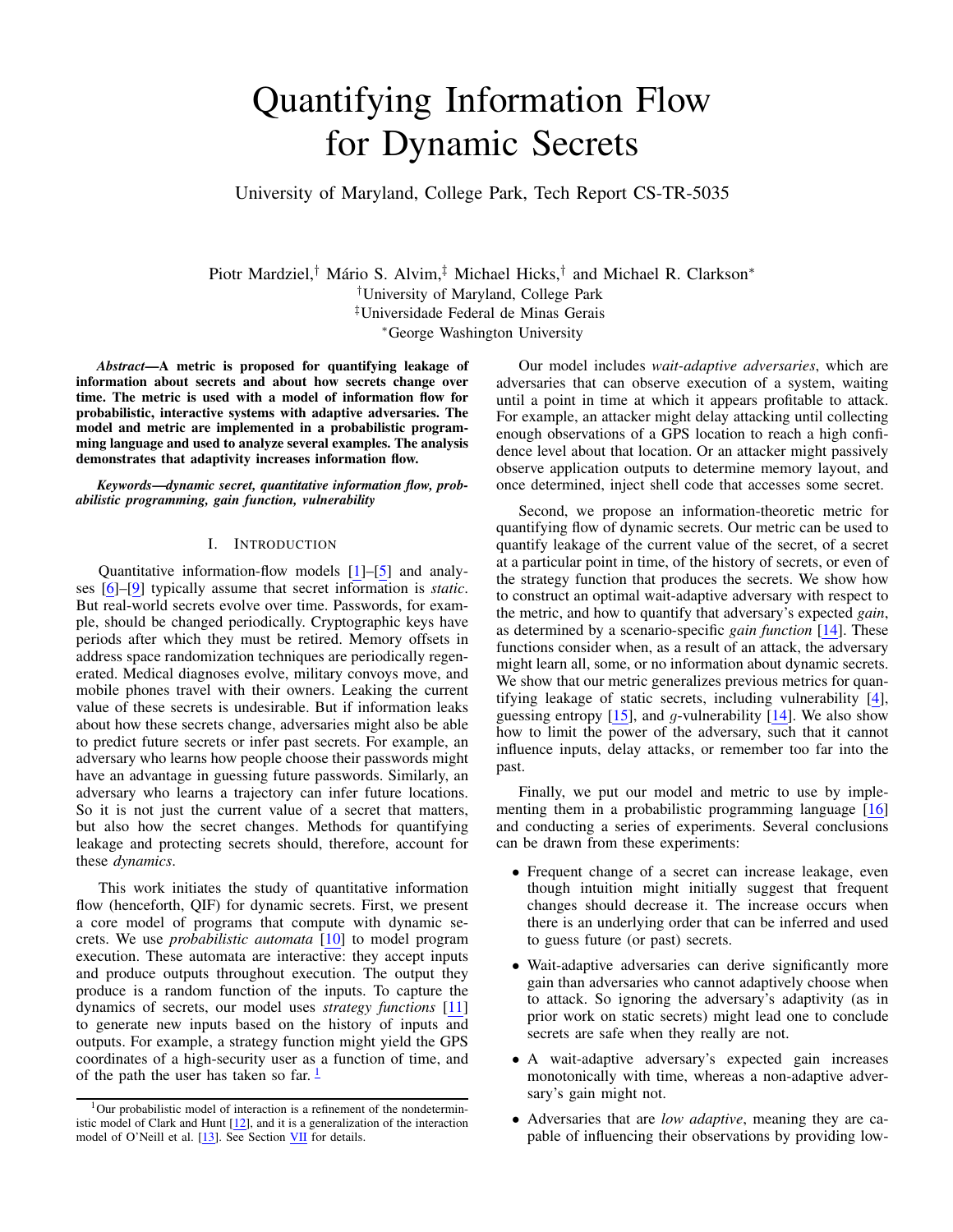security inputs, can learn exponentially more information than adversaries who cannot provide inputs.

We proceed as follows. Section  $\Pi$  reviews QIF for static secrets and motivates the improvements we propose. Section [III](#page-1-1) presents our model of dynamic secrets, and Section [IV](#page-4-0) presents our metric for leakage. Section [V](#page-8-0) describes our implementation and Section [VI](#page-9-0) presents our experimental results. Section [VII](#page-13-0) discusses related work, and Section [VIII](#page-14-0) concludes. Appendix [A](#page-16-0) shows how to extract the context of execution from the probabilistic automaton representing system runs, Appendix [B](#page-20-0) discusses memory-limited adversaries, and Appendix  $C$  shows details of how existing metrics for QIF are captured by our model.

#### II. QUANTITATIVE INFORMATION FLOW

<span id="page-1-0"></span>Consider a password checker, which grants or forbids access to a user based on whether the password supplied by the user matches the password stored by the system. The password checker must leak secret information, because it must reveal whether the supplied password is correct. Quantifying the amount of information leaked is useful for understanding the security of the password checker—and of other systems that, by design or by technological constraints, must leak information.

#### *A. QIF for static secrets*

The classic model for QIF, pioneered by Denning [\[17\]](#page-15-12), represents a system as an information-theoretic channel:



A *channel* is a probabilistic function. The system is a channel, because it probabilistically maps a high security (i.e., secret) input and a low security (i.e., public) input to an observable (i.e., public) output. (High security outputs can also be modeled, but we have no need for them in this work.) The adversary is assumed to know this probabilistic function.

The adversary is assumed to have some initial uncertainty about the high input. By providing low input and observing output, the adversary derives some revised uncertainty about the high input. The change in the adversary's uncertainty is the amount of leakage:

$$
leakage = initial\ uncertainty - revised\ uncertainty.
$$

Uncertainty is typically represented with probability distributions [\[18\]](#page-15-13). Specific metrics for QIF use these distributions to calculate a numeric quantity of leakage  $[1]$ – $[5]$ .

More formally, let  $X_H$ ,  $X_L$  and  $X_O$  be random variables representing the distribution of high inputs, low inputs, and observables, respectively. Given a function  $F(X)$  of the uncertainty of  $X$ , leakage is calculated as follows:

$$
F(X_{\mathbb{H}}) - F(X_{\mathbb{H}} \mid X_{\mathbb{L}} = \ell, X_{\mathbb{O}}), \tag{1}
$$

where  $\ell$  is the low input chosen by the adversary,  $F(X_H)$  is the adversary's initial uncertainty about the high input, and  $F(X_H \mid X_L = \ell, X_O)$  is the revised uncertainty. As is standard,  $F(X_H \mid X_L = \ell, X_O)$  is defined to be  $\mathbb{E}_{o \leftarrow X_O}[F(X_H \mid X_O = o, X_L = \ell)],$  where  $\mathbb{E}_{x \leftarrow X}[f(x)]$  denotes  $\sum_{x} \Pr(X = x) \cdot f(x)$ .

Various instantiations of  $F$  have been proposed, including Shannon entropy [\[1\]](#page-15-0)–[\[3\]](#page-15-14), [\[19\]](#page-15-15)–[\[22\]](#page-15-16), guessing entropy [\[23\]](#page-15-17), [\[24\]](#page-15-18), marginal guesswork [\[25\]](#page-15-19), vulnerability [\[4\]](#page-15-9), [\[26\]](#page-15-20), and gleakage [\[14\]](#page-15-8).

## *B. Toward QIF for dynamic secrets*

There are several ways in which the classic model for QIF is insufficient for reasoning about dynamic secrets:

- Interactivity: Since secrets can change, the adversary should be able to choose inputs based on past observations. That is, we want to allow *feedback* from outputs to inputs. The classic model doesn't permit feedback. There are some QIF models for interactivity; we discuss them in Section [VII.](#page-13-0)
- Input vs. attack: Classic QIF metrics quantify leakage with respect to a single low input from the adversary. Each input is an *attack* made by the adversary to learn information. But with an interactive system, some low inputs might not be attacks. For example, an adversary might navigate through a website before uploading a maliciously crafted string to launch a SQL injection attack; the navigation inputs themselves are not attacks. Our model naturally supports quantification of leakage at the times when attacks occur.
- Delayed attack: Combining the above two features, adversaries should be permitted to adaptively choose when to attack based on their interaction with the system, and this decision process should be considered when quantifying leakage.
- Moving target: New secrets potentially replace old secrets. The classic model cannot handle these *moving targets.* To quantify leakage about moving-target secrets, we need a model of how secrets evolve over time. Prior work [\[27\]](#page-15-21), [\[28\]](#page-15-22) has considered leakage only about the entire stream of secrets, rather than a particular value of a secret at a particular time.

To address these insufficiencies in the classic model, we introduce a new model for QIF of dynamic secrets.

### III. MODEL OF DYNAMIC SECRETS

<span id="page-1-1"></span>Our model of dynamic secrets involves a *system*, which executes within a *context*. The system represents a program, such as a password checker. The context represents the program's environment, which includes agents such as users and adversaries. During an *execution*, the system and context interact to produce traces of inputs and outputs. The system receives inputs from the context, and it yields outputs back to that context. With the password checker, for example, a password file might be a source of high inputs, and the adversary might be a source of low inputs—specifically, of guesses in an online guessing attack.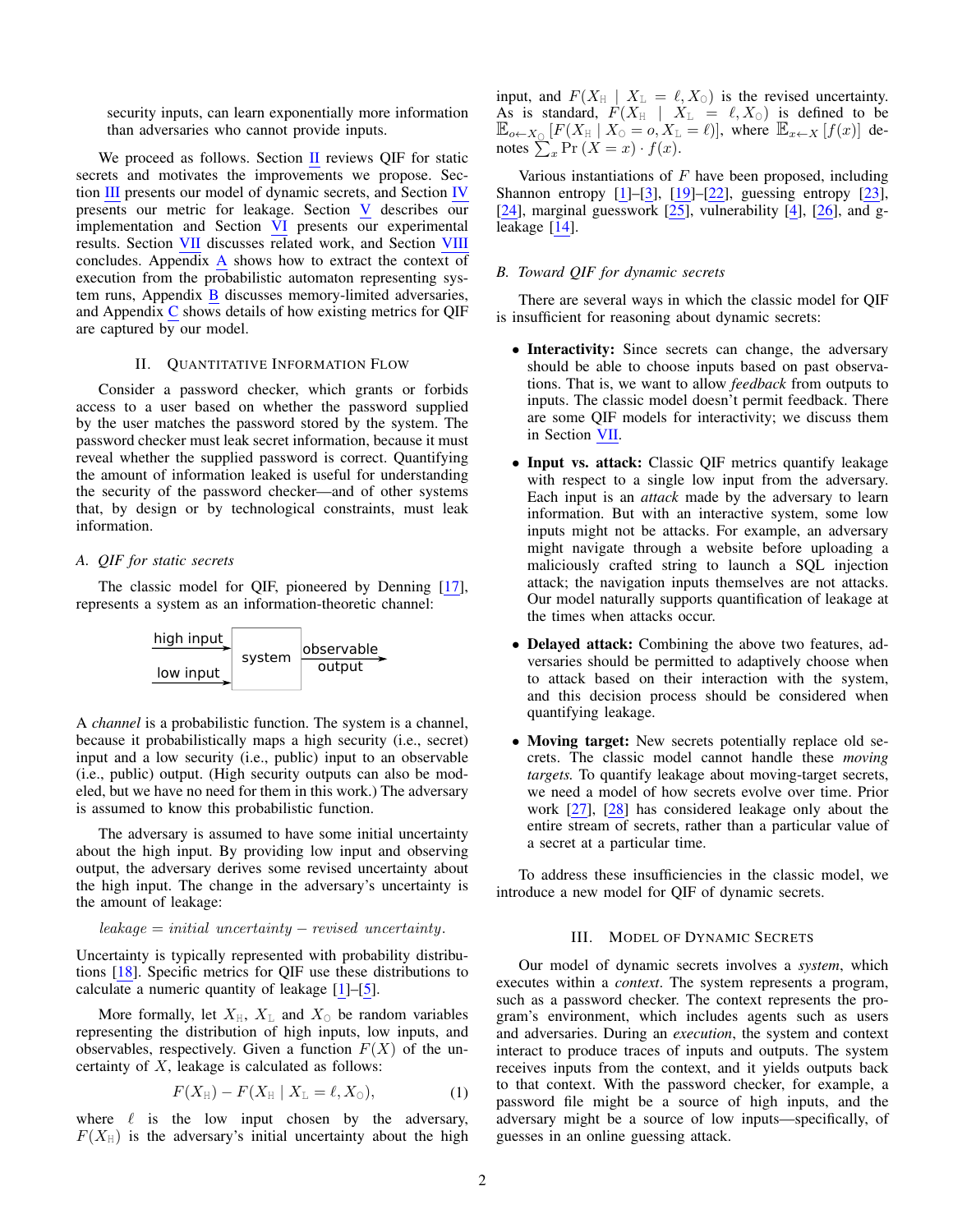

<span id="page-2-1"></span>Fig. 1. A tree depicting all possible executions of a fully probabilistic automaton. Each edge would also be labeled with a probability, which is omitted from the figure for simplicity.

#### *A. Systems as fully probabilistic automata*

As in the classic model of QIF, a system accepts a high input and a low input, and probabilistically produces an observable output. Let  $H$ ,  $\mathcal{L}$ , and  $\mathcal{O}$  be finite sets of high inputs, low inputs, and observable outputs.

Our model adds a notion of logical time to the classic model. At each time step t of an execution, three *events* occur sequentially: (i) the system accepts a high input  $h_t$ ; (ii) the system accepts a low input  $\ell_t$ ; and (iii) the system produces an observable output  $o_t$ . An execution lasting T time steps thus produces an execution *history* (synonomously, a *trace*) of the following form:

$$
\underbrace{h_1 \ell_1 \ o_1}_{t=1} \ \underbrace{h_2 \ell_2 \ o_2}_{t=2} \ \cdots \ \underbrace{h_T \ell_T \ o_T}_{t=T}.
$$

Our assumption of cyclic alternation between high inputs, low inputs and observable outputs does not preclude executions where these events happen in other orders. To model such executions, it suffices to define dummy inputs or outputs that are used whenever an event is skipped.

The execution of a system within a context can be represented using a *fully probabilistic automaton*  $[10]$ . <sup>[2](#page-2-0)</sup> The execution of such an automaton can be represented as a tree where any path from the root to a leaf corresponds to an execution history, as depicted in Figure [1.](#page-2-1) Each edge in the tree corresponds to an event in the history. Let  $x^t$  denote the sequence of events of type  $x$  up to time  $t$ —for example,  $h^t = \tilde{h}_1, \ldots, h_t$ . Denote the probability of an event as follows:

- High inputs:  $Pr(h_t | h^{t-1}, \ell^{t-1}, o^{t-1})$  is the probability of high input  $h_t$  occurring, conditioned on the execution history  $(h^{\bar{t}-1}, \ell^{t-1}, o^{t-1})$  through time  $t - 1$ .
- Low inputs:  $Pr(\ell_t | \ell^{t-1}, o^{t-1})$  is the probability of low input  $\ell_t$  occurring, conditioned on the public execution history  $(\ell^{t-1}, o^{t-1})$  through time  $t-1$ . Since this probability is not conditioned on  $h^{t-1}$ , low inputs cannot depend on past high inputs.



<span id="page-2-3"></span>Fig. 2. Model of dynamic secrets. The arrows feeding high inputs, low inputs, and observables to the gain function are omitted for simplicity.

• Observable outputs:  $Pr(o_t | h^t, \ell^t, o^{t-1})$  is the probability of the system producing observable output  $o_t$ , conditioned on the execution history  $(h^{t-1}, \ell^{t-1}, o^{\tilde{t}-1})$  up to time  $t - 1$ , as well as the high input  $h_t$  and low input  $\ell_t$  occurring at time t.

Given the probabilities of events, the probability of an execution  $(h^T, \ell^T, o^T)$  is defined as follows:  $\frac{3}{2}$  $\frac{3}{2}$  $\frac{3}{2}$ 

<span id="page-2-4"></span>
$$
\Pr(h^T, \ell^T, o^T) = \prod_{t=1}^T [\Pr(h_t \mid h^{t-1}, \ell^{t-1}, o^{t-1}) + \Pr(\ell_t \mid \ell^{t-1}, o^{t-1}) - \Pr(o_t \mid h^t, \ell^t, o^{t-1})].
$$
\n(2)

## *B. Interaction of a system with the environment*

An execution context comprises a pair of functions—the *high-input strategy* [\[11\]](#page-15-5) and the *action strategy*—that generate inputs for the system. These functions represent the high and low agents in the environment. Our interaction model makes these functions explicit, whereas they are left implicit in a fully probabilistic automaton. Appendix [A](#page-16-0) shows how to, starting from a probabilistic automaton describing system execution, make the context explicit. Figure [2](#page-2-3) depicts the interaction of a system with its context. The high-input strategy  $\eta_t$  produces a high input  $h_t$  at each time step t as a function of the history  $(h^{t-1}, \ell^{t-1}, o^{t-1})$  of execution. Notice that the strategy can change at each time step; we return to this point, below.

The action strategy models the distinction between attacks and inputs. At each time step, the action strategy produces a new input on behalf of the adversary, resulting in a new observable from the system. That observable is fed back into the action strategy at the next time step. Eventually, the adversary has gathered enough observations and commits to an attack, represented by the strategy producing an *exploit*. (We leave modeling interleaved attacks and low inputs as future work.) Let  $\mathcal E$  be set of exploits. Define an *action* to be either a low input or an exploit, and let  $A$  be the set of actions, where  $A = \mathcal{L} \cup \mathcal{E}$ . At each time step, the action strategy  $\alpha_t$  produces an action a as a function of the public history  $(t^{t-1}, o^{t-1})$  of execution. As with high-input strategies, there can be a different action strategy at each time step.

<span id="page-2-0"></span><sup>&</sup>lt;sup>2</sup>The execution of a system within an unknown context can be modeled by an automaton in which the events corresponding to the production of inputs are nondeterministic hence are not labeled with probabilities. Such automata can be used to reason about the maximum leakage of a system over all possible contexts [\[28\]](#page-15-22).

<span id="page-2-2"></span><sup>3</sup>This formula corrects a typo present in the conference version of this report.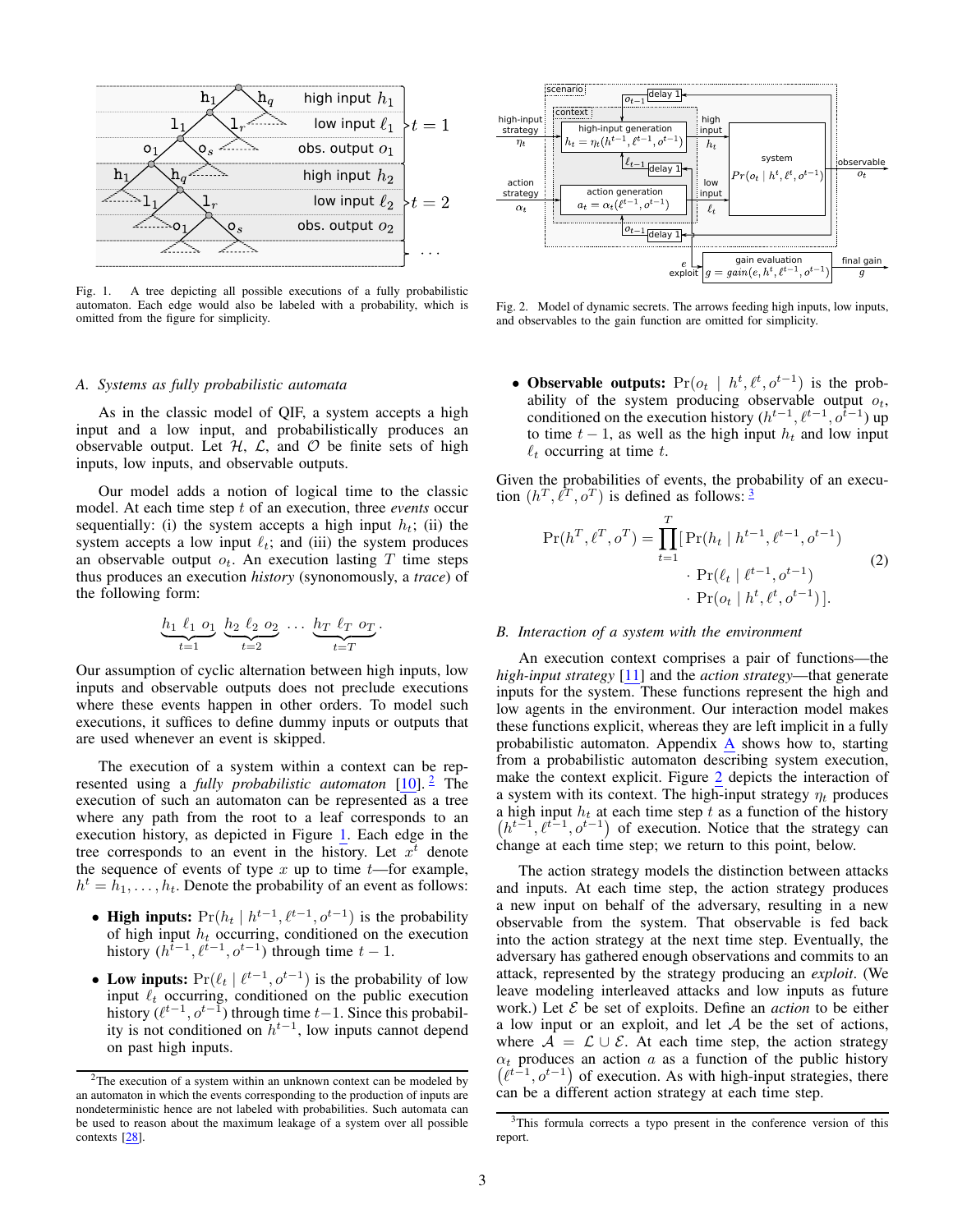The adversary in our model is wait adaptive: it can pick the best time to attack. An adversary that is not wait adaptive, as in the classic model of QIF, can attack only at a fixed time. Similarly, the adversary in our model is *low adaptive*: it can generate low inputs, based on past observations, that influence the system. An adversary that is not low adaptive could only passively observe the system prior to attack.

Our model employs a time-indexed sequence of deterministic strategy functions. Such a sequence can be used to emulate a single probabilistic strategy by assuming the sequence is generated by making a probabilistic choice, at each time step, from among a set of deterministic strategies. Indeed, the equivalence between the two approaches is stated by Theorem [2](#page-3-0) in Section [III-E.](#page-3-1) Deterministic strategies are more convenient for proving mathematical properties of the model, so we use them in the remainder of this section. Probabilistic strategies, on the other hand, are more convenient for expressing our metrics, and also make it more straightforward to reason about increasing knowledge (i.e., decreased uncertainty) of the strategy and the secrets it generates. Section [IV](#page-4-0) and the following sections use probabilistic strategies.

## *C. Success of the adversary*

Once the adversary commits to an exploit  $e$ , no more observations take place. The success of the adversary is now determined. Define a *scenario* to be the history  $(h^t, \ell^{t-1}, o^{t-1})$ of execution up to the exploit. The number of high inputs in a scenario is one more than the number of low inputs and number of observations, because at the time the exploit has been produced, high input  $h_t$  has already been generated. The *gain function*, shown in Figure [2,](#page-2-3) is a function of exploit e and scenario  $(h^t, \ell^{t-1}, o^{t-1})$ . It yields a real number g representing the success of the exploit.  $\frac{4}{5}$  $\frac{4}{5}$  $\frac{4}{5}$  Some prior metrics for QIF consider an exploit to be successful iff the adversary perfectly guesses the secret. But more sophisticated gain functions can quantify the success of the adversary in guessing part of a secret, guessing a secret approximately, or guessing a past secret  $[14]$ .

#### *D. Example: Password checker*

We formalize the password checker from Section [II](#page-1-0) as a system that receives the real password as high input, and a guessed password provided by the adversary as low input. The system produces either accept or reject as the observable output, depending on whether the guess equals the password. Let  $H$  be the set of real passwords,  $L$  be the set of possible guesses, and  $\mathcal O$  be {accept, reject}. At each time step t, it holds that  $Pr(o_t = accept) = 1$  iff  $h_t = \ell_t$ , and  $Pr(o_t =$ reject) = 1 iff  $h_t \neq \ell_t$ . Each time step models an invocation of the password checker. We do not model the passage of time when there is no guess. If a password change occurs between two guesses, the new password becomes high input to the system when the later guess is provided as low input.

For the high-input strategy, assume that a new password is produced at each time step according to the following password-changing policy:

A log is maintained of all failed login attempts. From that log, the 10 most frequently guessed passwords are extracted. A log is also maintained of the 5 most recently chosen passwords for each user. When users change their passwords, they must do so in accordance with two rules: (i) a new password cannot coincide with any of the 5 previous passwords; and (ii) a new password cannot coincide with any of the 10 most common guesses.

The high-input strategy, therefore, depends on the history of low inputs and high inputs.

For the action strategy, the adversary produces guesses based on the observation of whether past guesses were successful. Further, there is no need to retry a failed guess until it is likely the password has been changed. So the action strategy depends on the past history of low inputs, and on the past history of observables.

When the adversary has gathered enough information, he can attack by choosing an exploit. The set  $\mathcal E$  of exploits could simply be the set  $\mathcal L$  of low inputs, since a natural attack is to try logging in with the password.

#### <span id="page-3-1"></span>*E. Probabilities in the presence of feedback*

Having added high-input and action strategies to our model, we now need to adapt equation  $(2)$  to use them in calculating the probability of executions. Doing so is not straightforward: as shown by Alvim et al. [\[28\]](#page-15-22), equation [\(2\)](#page-2-4) does not define a channel that is invariant with respect to the distribution on low and high inputs. Such a channel is required by classic information-theoretic metrics of maximum leakage.

Our solution is to employ a technique proposed by Tatikonda and Mitter [\[29\]](#page-15-23) and applied by Alvim et al. [\[28\]](#page-15-22) to interactive systems. The details are given in the Appendix. Here, we summarize the two main results.

First, we give a well-defined probability distribution of executions:

<span id="page-3-3"></span>Theorem 1. *Given a system and a context, there is a unique joint probability distribution*  $Q(\eta^T, \alpha^T, h^T, \ell^T, o^T)$  *capturing the model of Figure [2.](#page-2-3)*

The existence of  $Q$  allows us to condition the occurrence of system-related events on the occurrence of context-related events, and vice-versa. For example, we can use Q to reason about how much information observables reveal about highinput strategies.

Second, we show that our model's use of deterministic strategies is not a fundamental restriction:

<span id="page-3-0"></span>Theorem 2. *Probabilistic strategies can be modeled by probability distributions on deterministic strategies.*

So we can model users and adversaries who use probabilistic strategies. Nonetheless, as we prove below in Theorem [4,](#page-6-0) there will always be a deterministic action strategy that is optimal

<span id="page-3-2"></span><sup>&</sup>lt;sup>4</sup>The gain function does not have access to future secrets values  $h_u$ , where  $u > t$ . So even if the adversary determines at time t what the high input will be at time  $u > t$ , the adversary must wait until time u to realize the gain. To give a real-world example, a thief who learns today that a house will be unoccupied next Tuesday still has to wait until next Tuesday to rob the house.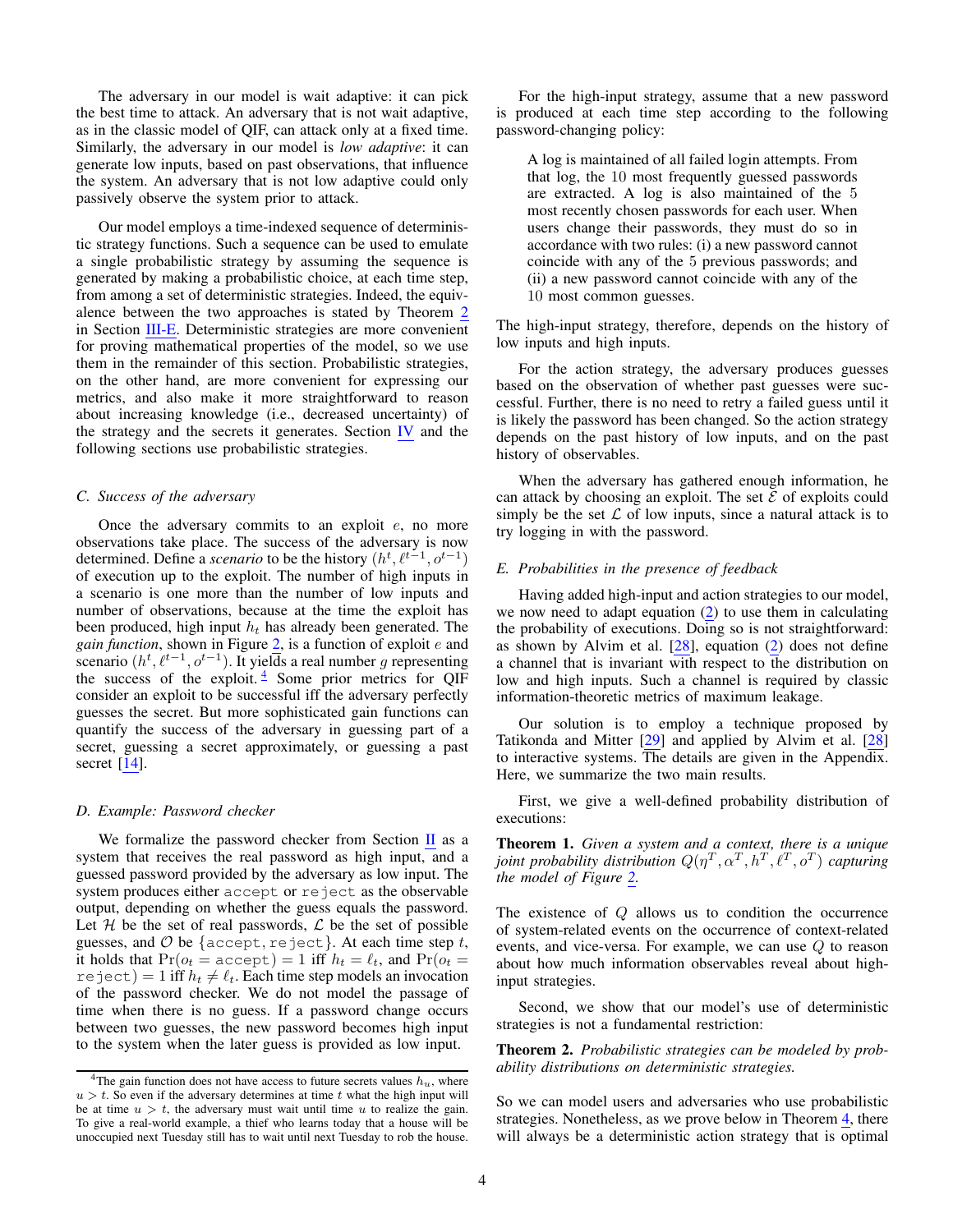against a given high strategy. Clark and Hunt [\[12\]](#page-15-6) show that, similarly, deterministic strategies suffice to determine whether *input-output labeled transition systems* satisfy noninterference.

## IV. QUANTIFYING SECURITY

<span id="page-4-0"></span>Having defined the full model we can now derive from it means of quantifying security. To facilitate this, we represent our model as a *probabilistic program*, which precisely describes the joint distribution it induces. Using this notation makes it easier to define particular scenarios precisely, as is done in Section [VI,](#page-9-0) and maps closely what we do in our implementation. In particular, as Section [V](#page-8-0) describes, we literally implement this model in a probabilistic programming language and use it to compute metrics of interest.

Given this new presentation of the model, we show how to quantify security in terms of the gain adversaries are expected to achieve while interacting with a system. We will describe this expectation in terms of the optimal adversary that strives to achieve the most gain (Section [IV-C\)](#page-5-0).  $\frac{5}{5}$  $\frac{5}{5}$  $\frac{5}{5}$  In Sections [IV-D](#page-7-0) and [IV-E](#page-8-1) we show this general definition of security expresses *and extends* the existing metrics of vulnerability, g-vulnerability, and guessing entropy.

#### *A. Probabilistic programming*

Probabilistic programs permit the expression of probability distributions using familiar programming language notation. In this paper, we will express probabilistic programs in slightly sugared OCaml, an ML-style functional programming language [\[30\]](#page-15-24). In essence, probabilistic programs are just normal programs that employ randomness. For example, the following program employs the random\_int function to draw a random integer from the uniform distribution of non-negative integers (representing the possible real locations of some hidden stash). Each run of the gen\_stash program can thus be viewed as sampling a number from a uniform distribution of integers between 0 and 7:

```
let gen_stash () =
let real_loc = (random_int () mod 8) in real_loc
```
Though gen\_stash is traditionally viewed as sampling values, it can also be seen as a definition of a random variable  $X_{\text{gen\_stash}}$  (), whose values are uniformly distributed between 0 and 7. We write  $X_{\text{exp}}$  to denote a random variable whose distribution is defined by the probabilistic program  $\exp$ .

While gen\_stash takes no arguments, in general functions may take arguments and these arguments might themselves be probabilistic. Consider the following example:

```
let guess (realval: int) (guessval: int)
  let correct = (realval == guessval) in
   correct
```
The guess program takes two arguments and returns whether they are equal. Thus we can define random variable Xguess (gen\_stash()) 5 over booleans, where **true** will have probability <sup>1</sup>/8, and **false** have the remaining probability.

```
type time = int
 type history =
    {t: time; tmax: time;
      highs: H list;
      lows: \mathcal{L} list;
      obss: O list
      atk: \mathcal E option}
 type A = \text{Wait of } L | Attack of Etype syst = history \rightarrow \mathcal{O}type highf = history → H
  type actf = int \rightarrow int \rightarrow \mathcal{L} list \rightarrow \mathcal{O} list \rightarrow \mathcal{A}type gainf = history \rightarrow \mathcal{E} \rightarrow float
```
<span id="page-4-2"></span>Fig. 3. Types used by the probabilistic program implementing the model.

The distribution of this random variable depends on the distribution of the random variable corresponding to gen\_stash (), so we can condition the probability of an outcome on the latter given an outcome of the former; e.g.,

$$
Pr(X_{gen\_stash (}) | X_{guess (gen\_stash ()}) 5 = false)
$$

would be the uniform distribution of integers between 0 and 7, but not including 5.

#### *B. The model as a probabilistic program*

Now we consider how to express the model of Figure [2](#page-2-3) as a probabilistic program.

*Elements of the model:* The types of values in the program are  $H, \mathcal{L}, \mathcal{O}$ , and  $\mathcal{E}$ , as in the information-theoretic presentation. Figure [3](#page-4-2) gives the types of other elements used in the model.  $\frac{6}{5}$  $\frac{6}{5}$  $\frac{6}{5}$  Define a record type *history* to be the history of execution: the first field of the record contains the current time; the next is the maximum time for the length of the execution of a scenario; the next three contain the high inputs, low inputs, and observations produced thus far; and the last contains the exploit. At each time step, the adversary will produce an *action* A, which is either a low input or an exploit.

*Operation of the model:* Figure [4](#page-5-1) presents the model as a probabilistic program, using two functions. The first, scenario, corresponds to the identically named element in Figure [2](#page-2-3) while the second, evaluate, uses scenario and then evaluates the resulting gain from the history produced.

The scenario function takes four arguments. The first,  $T$ , is maximum number of time steps to consider. The second is the system being modeled, which is a function of type *sysf* (all types are defined in Figure [3\)](#page-4-2). The last two arguments comprise the *context*, i.e., the high-input strategy (of type *highf*) and the action strategy (of type *actf*). The scenario starts with the initial history at time 0, with empty lists, and no attack. The loop at line [8](#page-5-2) captures the iterations of Figure [2,](#page-2-3) updating the history for up to  $\tau$  iterations, or until the adversary attacks using an exploit. In each iteration, a new secret is produced (Line [11\)](#page-5-3), an adversary action is computed (Line [15\)](#page-5-4), and if the action is

<span id="page-4-1"></span><sup>5</sup>Appendix [B](#page-20-0) also considers a *memory-limited* adversary.

<span id="page-4-3"></span><sup>&</sup>lt;sup>6</sup>The type  $\alpha$  option is an OCaml type whose values are either None, or Some x where x is of type  $\alpha$ .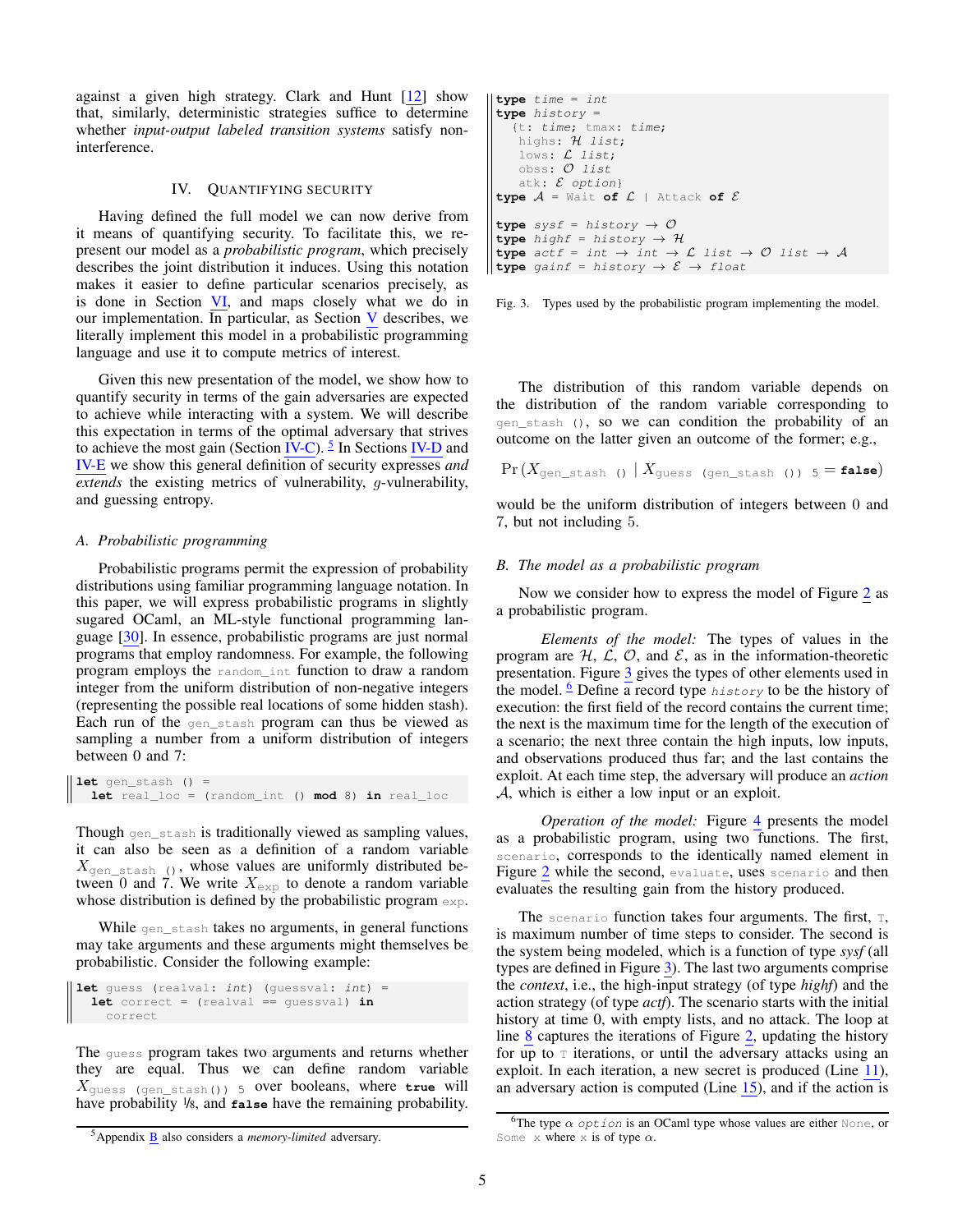```
1 let scenario (T: time) (system: sysf)<br>2 (high func: highf) (strat func: act
             (high_func: highf) (strat_func: actf) =
 \frac{3}{4}1 let hist = \{t = 0; \text{tmax} = T; \text{atk} = \text{None};<br>highs = []; \text{lows} = [];5 \parallel highs = []; lows = [];
  6 \parallel obss = []} in
  \frac{7}{8}\begin{array}{c|c|c|c|c|c} 8 & \textbf{while } \text{hist.t} <= \texttt{T} & & \text{hist.atk} = \texttt{None} & & \text{hist.t} <= \texttt{hist.t} + 1 \\ \end{array}hist.t \le hist.t + 1;
\begin{array}{c} 10 \\ 11 \end{array}1et new_high = high_func hist in
12
13 \parallel hist.highs \leq hist.highs @ [new_high];
14
\begin{array}{c|c} 15 & \text{let new-action} = \ \hline 16 & \text{strat\_func his} \end{array}strat_func hist.t T hist.lows hist.obss in
17
18 match new_action with<br>19 h + Attack exp ->
                 19 | Attack exp ->
\begin{array}{c|c|c|c|c} 20 & \text{hist.atk} <= & \text{Some } \exp \\ 21 & \text{Wait new low } \Rightarrow \end{array}\begin{array}{c|c|c|c} 21 & \text{Wait new\_low} \rightarrow \ \hline \end{array}22 hist.lows \leftarrow hist.lows @ [new_low];<br>23 let new obs = system hist in
23 let new_obs = system hist in<br>24 hist.obss <- hist.obss @ [r
24 hist.obss <- hist.obss @ [new\_obs]<br>25 done:
25 done;
            hist
27
\begin{array}{c|cc} 28 & \text{let evaluate} & (\text{I}: time) \\ 29 & & \text{(system: sys)} \end{array}\begin{array}{c|c} 29 & \text{(system: sysf)} \\ 30 & \text{(high\_func: hi)} \end{array}\begin{array}{c|c} 30 & \text{(high\_func: high}) \\ 31 & \text{(gain func: gain}) \end{array}\begin{array}{c|c} 31 & \text{(gain\_func: gainf)} \\ 32 & \text{(strat\_func: actf)} \end{array}\begin{array}{c|c} 32 & \text{(strat\_func: } actf) = \textbf{33} & \textbf{let} \text{ hist} = \text{scenario T system} \end{array}33 let hist = scenario T system
\begin{array}{c|c} 34 & \text{high\_func strat\_func in} \\ 35 & \text{let gain = match hist.atk with} \end{array}35 let gain = match hist.atk with
\begin{array}{|l|l|}\n 36 & \text{I} & \text{Some exp} \rightarrow \text{gain\_func hist exp} \\
 \hline\n 1 & \text{None} \rightarrow -\infty & \text{in}\n\end{array}\begin{array}{c|c} 37 & \text{I} \text{ None} \rightarrow -\infty \text{ in} \\ 38 & \text{gain} \end{array}gain
```
<span id="page-5-7"></span><span id="page-5-5"></span><span id="page-5-1"></span>Fig. 4. The model as a probabilistic program.

to wait, a new observation is made (Line  $23$ ). <sup>[7](#page-5-6)</sup> This function returns the full history when it completes.

The evaluate function computes how successful the adversary was by applying their exploit to the gain function (Line [36\)](#page-5-7), which has type *gainf*. Evaluation returns minimal gain if the history does not contain an exploit.

*Comparing to the information theoretic model:* Our probabilistic program corresponds quite closely to the information theoretic model of the previous section. The one difference is that the probabilistic program directly employs a single highinput strategy high\_func that can itself be randomized, as opposed to using a randomized stream of deterministic highinput strategies (and likewise for the action strategy). As per Theorem [2,](#page-3-0) doing this is still faithful to the model, and it turns out to be more tractable (and convenient) to implement.

## <span id="page-5-0"></span>*C. The general metric*

Now we turn our attention to defining a general quantitative metric of information leaked by the model. In what follows we will fix all the evaluate parameters except the last two (the gain function and the strategy function). We will use the

#### expression

model = evaluate T system high\_func

as an instantiation of the fixed parameters. The expected gain is thus  $\mathbb{E} [X_{\text{model gain\_func strat\_func}}].$ 

An information flow metric is most useful when considered from the point of view of a powerful adversary. In fact, we are most interested in what the system can be expected to leak when interacting with an adversary employing the *optimal* strategy.

<span id="page-5-9"></span>Definition 3. The *dynamic gain* Dgain\_func (model) is the gain an optimal adversary is expected to achieve under the parameters of a model from a gain function gain\_func.

$$
\mathbb{D}_{\text{gain\_func}}\left(\text{model}\right) \stackrel{\text{def}}{=} \max_{s \in \text{actf}} \mathbb{E}\left[X_{\text{model gain\_func s}}\right]
$$

One way to compute the dynamic gain is to consider essentially all adversary choices in the joint distribution describing the model, picking out the best ones. The best choices made thus will both define the optimal adversary, which we call opt\_strat, and the gain they can expect to achieve. The rest of this subsection considers an algorithm for doing this.

To start, note the adversary's strategy can control three things: the low inputs to the system, when to attack, and the exploit. We introduce all allowed choices via a random strategy that tries everything;  $\frac{8}{3}$  $\frac{8}{3}$  $\frac{8}{3}$  its parameters permit modeling adversaries lacking some capabilities.

```
let rand_strat (adaptwait: bool)
                 (loworder: L list option): actf =fun (t: time) (tmax: time)
       (lows: \mathcal L list) (obss: \mathcal O list): \mathcal A ->
     if t == tmax || (adaptwait && flip 0.5) then
       Attack (uniform_select [\mathcal{E}])
     else match loworder with
       | None -> Wait (uniform_select [L])
       | Some order -> Wait order.(t)
```
This function is parameterized by two things: adaptwait that determines whether we are modeling a wait-adaptive adversary and loworder, which is None for a low-adaptive adversary and otherwise provides a sequence of low inputs. Whenever adaptwait is set to **false** this strategy only attacks at time  $t$ max =  $t$  **and when it is true** it attempts to attack at any point, randomly, choosing an exploit, randomly again, from  $[\mathcal{E}]$ , the list of all attacks. If loworder is Some order, the strategy picks low inputs according to order but otherwise picks a low input randomly from  $[\mathcal{L}]$ , the list of all possible low inputs.

The evaluation of model gain\_func strat (for some gain\_func **and** strat = rand\_strat adaptwait loworder) produces the random variable  $X_{\text{model gain\_func strat}}$ . Along with the final return value of this expression we will also make use of the random variables for some other expressions that are involved in this computation. Namely, we will make use of the joint distribution over the final gain variable, and the atk, highs, lows, and obss fields of hist:

 $Pr(X_{\text{gain}}, X_{\text{hist.atk}},$ 

<span id="page-5-6"></span><sup>&</sup>lt;sup>7</sup>The  $\&$  operator appends two lists. We will use OCaml's array indexing notation a. (i) for lists as well. That is,  $l \cdot (i) = \text{nth } l \cdot i$ . We also define last  $l = l$ . (length  $l - 1$ ) to get the last element of a list.

<span id="page-5-8"></span><sup>&</sup>lt;sup>8</sup>The function  $f \perp \phi$  p is a random coin flip returning true or false with probabilities  $p$  and  $1 - p$  respectively. uniform\_select uniformly picks an element from a given list.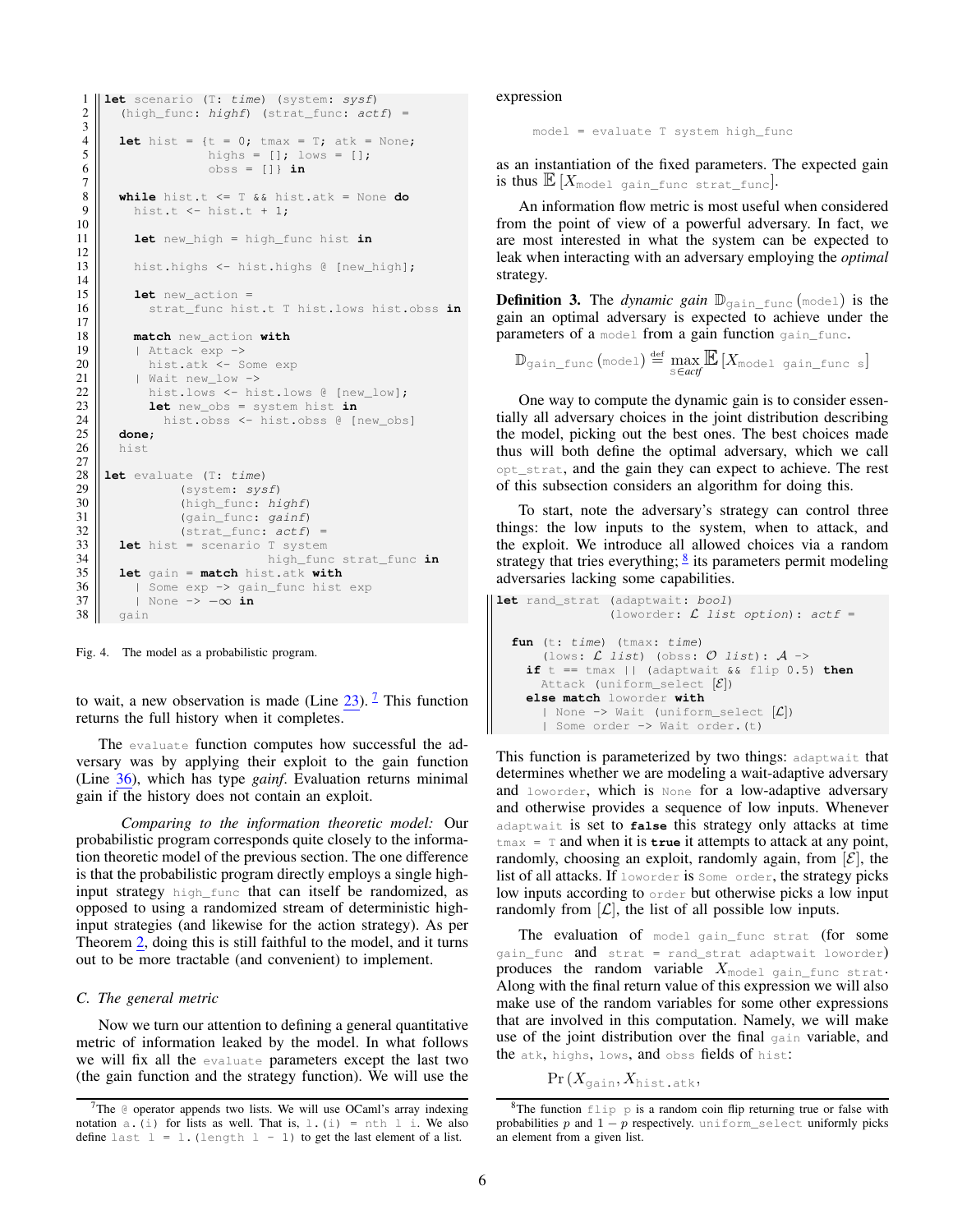$$
X_{\text{hist.highs}}, X_{\text{hist.lows}}, X_{\text{hist.obss}})
$$

To compute the dynamic gain for the optimal adversary, we define two maps  $Act$  (for action) and  $G$  (for gain) from lists of low inputs and observations to the optimal adversary's action and expected gain, respectively. Starting from full histories (lists of length  $\tau$ ) and working backwards to the initial history (empty lists), these maps' construction will define the behavior of strategy opt\_strat and determine its expected gain. Though the joint distribution is constructed using a random strategy, in what follows, the probabilities introduced by the strategy will be factored out by conditioning on its output.

When length lows = length obss = T we fill in the map G as follows:

<span id="page-6-2"></span>
$$
G\left[\text{loss, obs}\right] \stackrel{\text{def}}{=} \max_{e \in \mathcal{E}} G_{\text{attack}}\left(\text{loss, obs}\right, e)
$$
  
Act $\left[\text{loss, obs}\right] \stackrel{\text{def}}{=} \text{Attack} \operatorname{argmax}_{e \in \mathcal{E}} G_{\text{attack}}\left(\text{loss, obs}\right)$  (3)

$$
G_{\text{attack}}(\text{loss,} \cdot \text{obss, e}) \stackrel{\text{def}}{=} \mathbb{E}[X_{\text{gain}} \mid X_{\text{hist.} \cdot \text{loss}} = \text{loss},
$$
  

$$
X_{\text{hist.} \cdot \text{atsk}} = \text{some e}]
$$

The expression determines the best exploit for an adversary that has chosen the list of lows lows and observed obss as a result. There is no need to consider a choice of waiting at time  $T$  as that would result in the minimum gain. As a technicality, we assume that  $\mathbb{E}[X_{\text{gain}} | X] = -\infty$  whenever  $\Pr(X) = 0$ . This is necessary when modeling non-adaptive adversaries that do not necessarily try attacking at every point (i.e., when the adaptwait parameter to rand\_strat is **false**).

For actions before time  $\tau$ , the adversary can either attack now, optimizing their exploit e, or wait, optimizing their choice of low input  $\perp$  for the next observation. Formally, if length lows = length obss =  $n < T$  we define:

<span id="page-6-1"></span>
$$
G\left[\text{loss, obs}\right] \stackrel{\text{def}}{=} \max\left\{\max_{e \in \mathcal{E}} \{G_{\text{attack}}(\text{loss, obs}, e)\}, \begin{array}{c} \stackrel{\text{def}}{=} B_a\\ \stackrel{\text{max}}{=} \{G_{\text{attack}}(\text{loss, obs}, 1)\}\} \end{array}
$$
\n
$$
\max_{1 \in \mathcal{L}} \{G_{\text{wait}}(\text{loss, obs}, 1)\}\} \quad \stackrel{\text{def}}{=} B_w
$$
\n(4)

$$
Act\left[\text{loss, obss}\right] \stackrel{\text{def}}{=} \left\{\n\begin{array}{ll}\n\text{Attrack argmax}\,G_{\text{attack}}\left(\text{loss, obss, e}\right) & \text{if } B_a \geq B_w \\
\text{atlock argmax}\,G_{\text{attack}}\left(\text{loss, obss, e}\right) & \text{if } B_a \geq B_w\n\end{array}\n\right.
$$

$$
\left\{\begin{array}{ll}\text{Wait argmax } G_{\text{wait}}(1 \text{ows}, \text{obs } s, 1) & \text{otherwise} \\\text{let } G \end{array}\right.
$$

$$
G_{wait}(\text{loss,obss,1}) \stackrel{\text{def}}{=} \mathbb{E}_{O \leftarrow O_{\text{loss,obss}}^{n+}}(1)
$$
  

$$
G[\text{loss } \text{[] } [1], \text{obs } \text{[] } [0]]
$$

The outer maximization of Equation [4](#page-6-1) describes the adaptive choice of either attacking the system at time n or waiting. The optimization of attack is identical to that of Equation [3.](#page-6-2) Choosing to wait presents the further adaptive choice of the next low input. The notation  $O_{\text{loss,obs}}^{n+}(\mathbf{1})$  in this optimization is a random variable representing the distribution of observables at the next time step given a particular choice  $\perp$  of low input.

<span id="page-6-3"></span>
$$
\Pr\left(O_{\text{lows,obss}}^{n+}(1) = \circ\right) \stackrel{\text{def}}{=} \\
\Pr\left(X_{\text{hist.obss. (n+1)}} = \circ\middle| \right. \\
X_{\text{hist.loss}} = (n+1) \text{ (loss } (11)), \\
X_{\text{hist.obss}} = n \text{ obs})
$$
\n(5)

The  $=n$  notation above corresponds to equality of the first n elements of lists:  $X_{\text{list1}} = \overline{n}$  list2  $\stackrel{\text{def}}{=} X_{\text{take n list1}} =$ take n list2. The expectation in  $G_{\mathrm{wait}}$  is due to the fact that the adversary does not know the high part of the history nor has control over the potentially non-deterministic aspects of the system function. When modeling non-low-adaptive adversaries (i.e., when the loworder parameter to rand\_strat is the list of inputs), the strategy does not necessarily try all low inputs, so we need to carefully define  $G_{wait}(\text{loss}, \text{obs}, 1) = -\infty$ whenever  $Pr(X_{hist.\,lows} = lows \& [1]) = 0.$ 

Constructing the map  $G$  backwards in the length of histories (due to the recursion in the definition of  $G$ ) eventually produces  $G[[1, 1]]$  and this is the expected gain of the optimal attacker in a model, or  $\mathbb{D}_{\text{gain\_func}}$  (model).

<span id="page-6-0"></span>Theorem 4. *The maps* Act *and* G *define the behavior and expected gain of an optimal adaptive adversary (using* rand\_strat *with* waitadapt = **true** *and* loworder = None*).*

*Specifically, let* opt\_strat *be defined as follows:*

```
\parallel let opt_strat: actf =fun (t: time) (lows: L list) (obss: O list) ->
      Act[lows, obss]
```
*Using* opt\_strat *achieves the maximal expected gain:*

$$
\begin{aligned} \mathbb{D}_{gain\_func} \left( \text{model} \right) \\ & \stackrel{\text{def}}{=} \max_{s \in \text{actf}} \mathbb{E} \left[ X_{\text{model gain\_func s}} \right] \\ & = \mathbb{E} \left[ X_{\text{model gain\_func opt\_strat}} \right] \\ & = G \left[ I \right, I \right] \end{aligned}
$$

*Proof:* (sketch) There are two parts to this claim: (1) that opt\_strat achieves maximal gain over all strategies, and (2) that this gain is equal to  $G[[] ,[] ]$ . To show both let us consider the optimal behavior (not necessarily of opt\_strat) at time T, having observed some list of observations obss and having chosen low inputs lows. The optimal action has to be an exploit as otherwise the gain becomes  $-\infty$ . The definitions of Equation  $\frac{3}{2}$  $\frac{3}{2}$  $\frac{3}{2}$  pick out the exploit  $\epsilon$  which maximizes  $G_{\text{attack}}(\text{loss, obs}, e)$ , which by definition is exactly the expected gain achieved by exploiting using e. There is no other behavior that does better here, as we have specifically maximized over all options.

We can therefore conclude that  $G[\text{loss},\text{obss}]$  is indeed the optimal expected gain at time  $T$  given that lows and obss have occurred. We then carry this argument backwards to time  $T-1$  (and then  $T-2$  and so on until time 0). Once again, note the definitions of Equation [4](#page-6-1) maximize over all choices the adversary might make. It remains to show that the quantities maximized over are accurate representations of expected gain. The option to attack is based on  $G_{\text{attack}}(\text{loss, obs})$  which is the same as in the argument for time  $T$ . For  $G_{wait}(\text{loss, obs})$ ,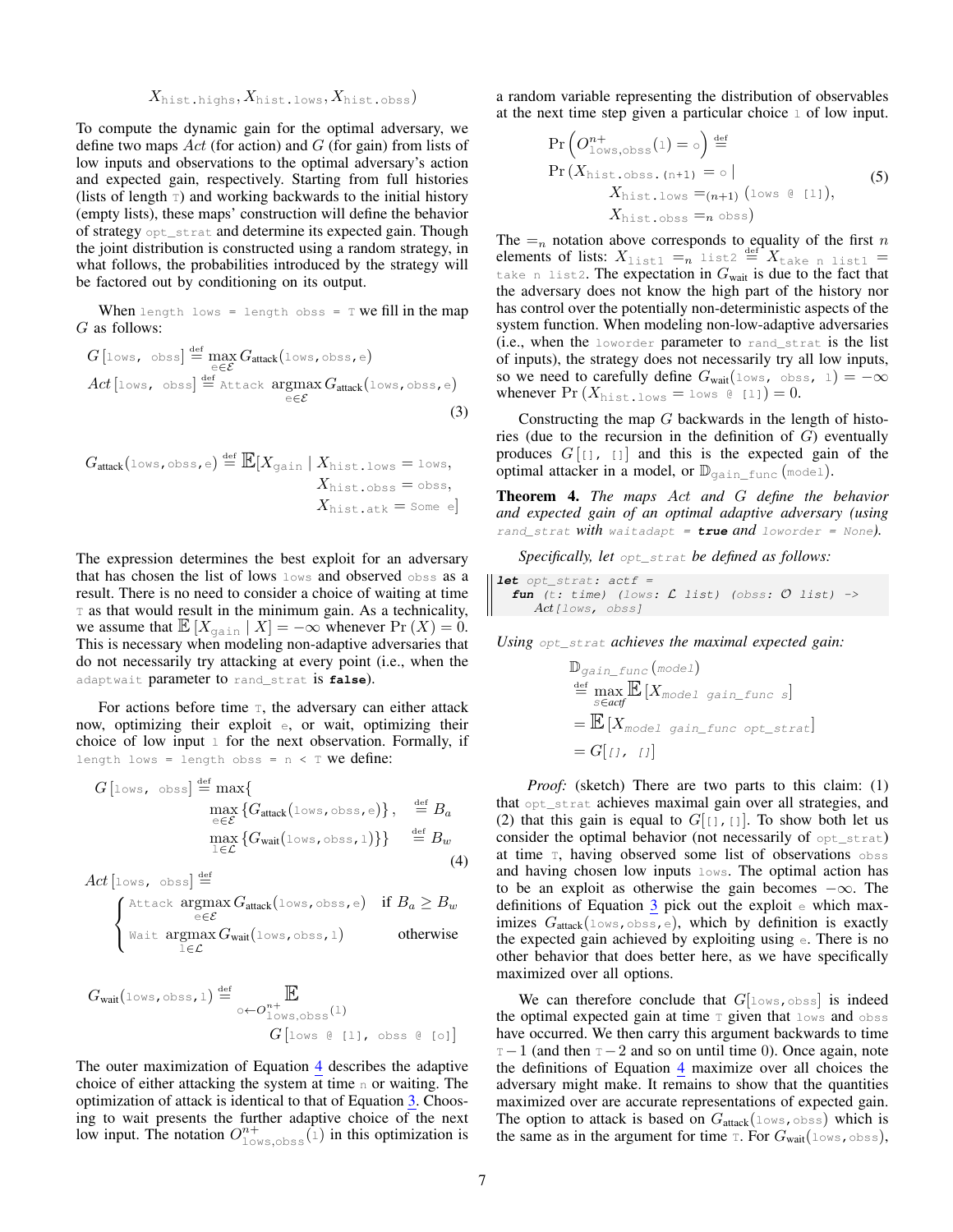note that its definition uses the quantities from  $G$  for a later time  $\tau$  which we presumed are correct. The definition merely performs an expectation over possible observations o that might occur at that point.

#### <span id="page-7-0"></span>*D. Expressing existing metrics*

Here we show how our metric for optimal adversary gain subsumes existing metrics, in particular, vulnerability, gvulnerability, and guessing entropy. We do this in two steps. First, we must use the following *non-wait-adaptive* version of Definition [3](#page-5-9) for defining dynamic gain (since classic metrics use non-wait-adaptive adversaries).

Definition 5. The dynamic, not wait-adaptive, gain  $\mathbb{D}_{\text{gain}\_\text{func}}^{nowait}$  (model) is the gain an optimal, not wait-adaptive, adversary is expected to achieve under the parameters of a model from a gain function gain\_func.

 $\mathbb{D}_{\text{gain\_func}}^{nowait}$  (model)  $\stackrel{\text{def}}{=} \max_{s \in \text{act}_{nowait}} \mathbb{E} \left[ X_{\text{model gain\_func s}} \right]$ 

The set  $actf_{nowait}$  is the set of all action strategies that only attack at time  $\overline{r}$ , hence strategies that are not wait adaptive.

Proposition 1. *Constructing* opt\_strat *as defined in Section [IV-C](#page-5-0) but using* rand\_strat *with* waitadapt = **false** *instead yields an action strategy that maximizes the expected gain for a non-wait-adaptive adversary.*

The proof for this proposition essentially follows that of Theorem [4,](#page-6-0) merely noting that using rand\_strat with waitadapt = **false** to enumerate possible adversary choices removes exactly those, and no more, that are not available to an adversary who cannot wait.

Now we define a restricted model and a scenario therein that corresponds to the classic scenario, a gain function specific to each metric, and prove that the dynamic not-wait-adaptive gain matches the standard metric. Further details (and proofs) are given in the Appendix.

The restricted model is defined as follows. First, the highinput strategy is an identity function, since the secret never changes. Second, the gain is defined only in terms of the high value and the exploit (not past observations or low inputs, which are ignored). Additionally, there are no low input choices to make  $(\text{type } \mathcal{L} = \text{unit})$  and we use rand\_strat with adaptwait = **false**, thus eliminating any benefit of low or wait adaptivity. Under these restrictions, Equations [4](#page-6-1) and [5](#page-6-3) can be rewritten resulting in a simpler definition of gain. In what follows we omit the lows parts, and write secret to express last hist.highs, the sole unchanging high value. We will refer to the expressions model and gain functions gain\_func that instantiate parameters in the restricted manner enumerated here as *static*.

<span id="page-7-1"></span>Lemma 1. *If* model *and* gain\_func *are static then the dynamic gain (which would be more appropriately named the static gain) simplifies to the following.*

$$
\mathbb{D}_{gain\_func}^{nowait}(\text{model}) = \n\mathbb{E}\left[\n\begin{array}{c}\n\text{max}\mathbb{E}(X_{gain} \mid \text{X}_{hist.obs} = \text{obs}s, \\
\text{max}\mathbb{E}(X_{gain} \mid \text{X}_{hist.obs} = \text{obs}s, \\
X_{hist.atk} = \text{some e}\n\end{array}\n\right]
$$

Now we turn to the particular metrics.

*Vulnerability [\[4\]](#page-15-9):* The notion of vulnerability corresponds to an equality gain function (i.e., a guess).

```
let gain vul: gainf =
   fun (hist: history) (exp: \mathcal{E}) ->
     if secret == exp then 1.0 else 0.0
```
The goal of the attacker assumed in vulnerability is evident from gain\_vul; they are directly guessing the secret, and they only have one chance to do it.

<span id="page-7-2"></span>Theorem 6. *In a static* model*, the vulnerability (written* V*) of the secret conditioned on the observations is equivalent to dynamic gain using the* gain\_vul *gain function.*

$$
\mathbb{D}_{gain\_vul}^{nowait}\left(\text{model}\right) = \mathbb{V}\left(X_{secret} \mid X_{hist.obss}\right)
$$

g*-vulnerabiity [\[14\]](#page-15-8):* Generalized gain functions can be used to evaluate metrics in a more fine-grained manner, leading to a metric called g-vulnerability. This metric can also be expressed in terms of the static model. Let  $\alpha$  be a generalized gain function, returning a  $f$ loat between 0.0 and 1.0, then we have:

```
let gain_gen_gain (g: \mathcal{H} \rightarrow \mathcal{E} \rightarrow float): gainf =
   fun (hist: history) (exp: \mathcal{E}) : float ->
 g secret exp
```
The difference between expected gain and  $g$ -vulnerability are non-existent in the static model. The gain of a system corresponds exactly to g-vulnerability of g, written  $\mathbb{V}_{\alpha}(\cdot)$ .

<span id="page-7-3"></span>**Theorem 7.** In a static model the g-vulnerability of g is equiv*alent to dynamic gain using* gain\_gen\_gain g *gain function.*

$$
\mathbb{D}_{gain\_gen\_gain}^{nowait}( \text{model}) = \mathbb{V}_g(X_{secret} \mid X_{hist.obss})
$$

*Guessing-entropy [\[23\]](#page-15-17):* Guessing entropy, characterizing the expected number of guesses an optimal adversary will need in order to guess the secret, can also be expressed in terms of the static model. We let attacks be lists of highs (really permutations of all highs). The attack permutation corresponds to an order in which secrets are to be guessed. We then define expected gain to be proportional to how early in that list of guesses the secret appears.

```
type \mathcal{E} = \mathcal{H} list
let pos_of (secret: \mathcal{H}) (exp: \mathcal{H} list) =
   (* compute the position of secret in exp *)
let gain_guess_ent: gainf =
  fun (hist: history) (exp: \mathcal{E}) =
    -1.0 * (1.0 + (pos_of secret exp))
```
Note that we negate the gain as an adversary would optimize for the minimum number of guesses, not the maximum. Guessing entropy, written G, is related to dynamic gain as follows.

<span id="page-7-4"></span>Theorem 8. *In a static* model*, guessing entropy is equivalent to (the negation of) dynamic gain using the* gain\_guess\_ent *gain function.*

$$
-\mathbb{D}_{gain\_guess\_ent}^{nowait}(model) = \mathbb{G}\left(X_{secret} \mid X_{hist.obss}\right)
$$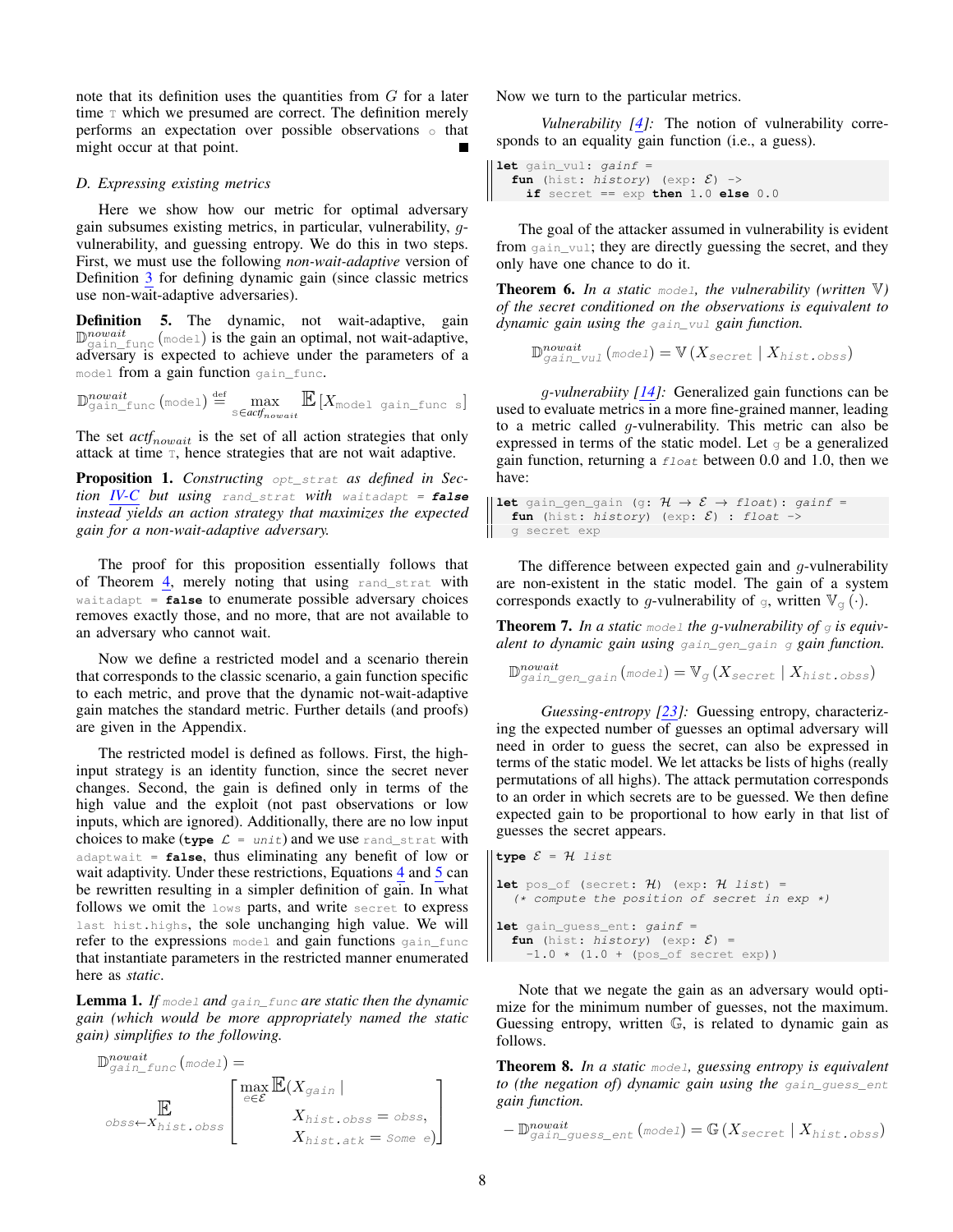#### <span id="page-8-1"></span>*E. Extending existing metrics*

Our model lets us take existing information flow metrics and extend their purview in two directions: temporal variations in the target of the attack and the attacker's capabilities. Each of these extensions can be specified in terms of the more general scenario and gain functions permitted in our model. As such, we preserve the goal of an existing metric but apply it to situations in which the existing definitions are insufficient.

The first direction gives us several choices as to what about the present, past, or future is the intended attack target. We will briefly cover four categories: *moving target*, *specific past*, *historical*, and *change inference*.

- 1) Moving target: The target of the attack is the current high value. Defining the gain in terms of the most recent high value, rather than the original high value, produces the moving-target equivalents of vulnerability, g-vulnerability, and guessing entropy; i.e., we use the same gain functions as Section [IV-D](#page-7-0) but with non-identity high-input strategies.
- 2) Specific past gain: The target of attack is the high value at some fixed point in time (rather than the most recent one). The gain function would thus evaluate success against this secret, independent of the current secret.
- 3) Historical gain: The target of attack is the entire history of high values up to the present time. An attack on the whole history can be formulated by extending the set of attacks to include lists of all lengths up to  $\tau$  and specifying dynamic gain in terms of equality of this attack and the history.
- 4) Change inference: The target of the attack is not one or more high values, but rather the high-input strategy that produces them. An adversary's interactions will increase his knowledge of the high-input strategy, but such knowledge is only indirectly quantified by knowledge of the high values themselves. To quantify knowledge of the high-input strategy directly, we could slightly extend the definition of gain functions:

 $\parallel$  type gainf = history  $\rightarrow$  highf  $\rightarrow$  float

Due to the difficulty inherent in the problem of determining functional equivalence, such discrimination would need to be syntactic (two semantically identical high-input strategies could be seen as distinct).

On the second axis of extension we have capabilities by which the adversary can interact, or influence, the system prior to attacking. Our model permits consideration of low-adaptive and wait-adaptive adversaries, who can carefully choose how to interact with the system prior to attacking it, and/or wait for the best moment to attack.

<span id="page-8-0"></span>Section [VI](#page-9-0) conducts experiments that explore some of these metrics.

## V. IMPLEMENTATION

We have implemented our model using a simple monadic embedding of probabilistic computing [\[31\]](#page-15-25) in OCaml, as per Kiselyov and Shan [\[32\]](#page-15-26). The basic approach is as follows. The model function, translated into monadic style, is probabilistically evaluated to produce the full joint distribution over the history up to some time  $\tau$ . From this joint distribution the optimal adversary's expected gain is constructed according to the algorithm in Section [IV-C.](#page-5-0) The implementation (and experiments from the next section) are available online.  $\frac{9}{2}$  $\frac{9}{2}$  $\frac{9}{2}$ 

In more detail, our implementation works as follows. We represent a distribution as either a map from values to floats (a slight extension of PMap of the extlib library  $\frac{10}{2}$  $\frac{10}{2}$  $\frac{10}{2}$ ) or an enumerator of value and float tuples (Enum of the extlib library), converting between the two at various points when evaluating the program.

```
module M = struct
  type 'a dist = ('a, float) PMap.t
  ...
module E = struct
  type 'a dist = ('a * float) Enum.t
  ...
```
The former is used to represent a mapping of values to their probabilities but requires all these values to be stored in memory. The latter has low memory requirements and is used before the probabilities of values need to be retrieved. These distributions are manipulated in a monadic style using functions such as:

```
val bind: 'a dist \rightarrow ('a \rightarrow 'b dist) \rightarrow 'b dist
val return: 'a -> 'a dist
val bind_flip: float -> (bool -> 'b dist) -> 'b dist
val bind_uniform:
 int \rightarrow int \rightarrow (int \rightarrow 'b dist) \rightarrow 'b dist
val bind_uniform_select:
'a list \rightarrow ('a \rightarrow 'b dist) \rightarrow 'b dist
```
The first two are standard. The next creates a random coin flip and continues the computation over this flip to produce a distribution. The next does the same with a random integer in a given range and the last uniformly picks a value from a list to continue the computation with. The program below shows how these functions are used to compute the probability that the sum of two dice is 10.

```
let d_dice1 = M.bind_uniform 1 6 M.return in
let d_dice2 = M.bind_uniform 1 6 M.return in
let d_sum = M.bind d_dice1 (fun dice1 ->
  M.bind d_dice2 (fun dice2 ->
    M.return (dice1 + dice2))) in
let prob_10 = PMap.find d_sum 10
```
In the first two lines, two distributions are created that map integers 1 through 6 to the probability  $1/6$ . In the third line bind is used to take an initial distribution d\_dice1 and a function that will continue the computation of a distribution starting from a value of the first. This continuation gets called once for each possible value in d\_dice1 and each time produces a distribution of 6 values. All 6 of these distributions are merged into one when this bind finishes. The nested bind performs a similar task starting with values of  $d$  dice2, eventually producing a distribution,  $d_{\text{sum}}$  over the sum of two dice rolls. The probability of this sum being 10 is looked up at the last line.

<span id="page-8-2"></span><sup>9</sup><http://ter.ps/oakland14>

<span id="page-8-3"></span><sup>10</sup>ocaml-extlib: <http://code.google.com/p/ocaml-extlib>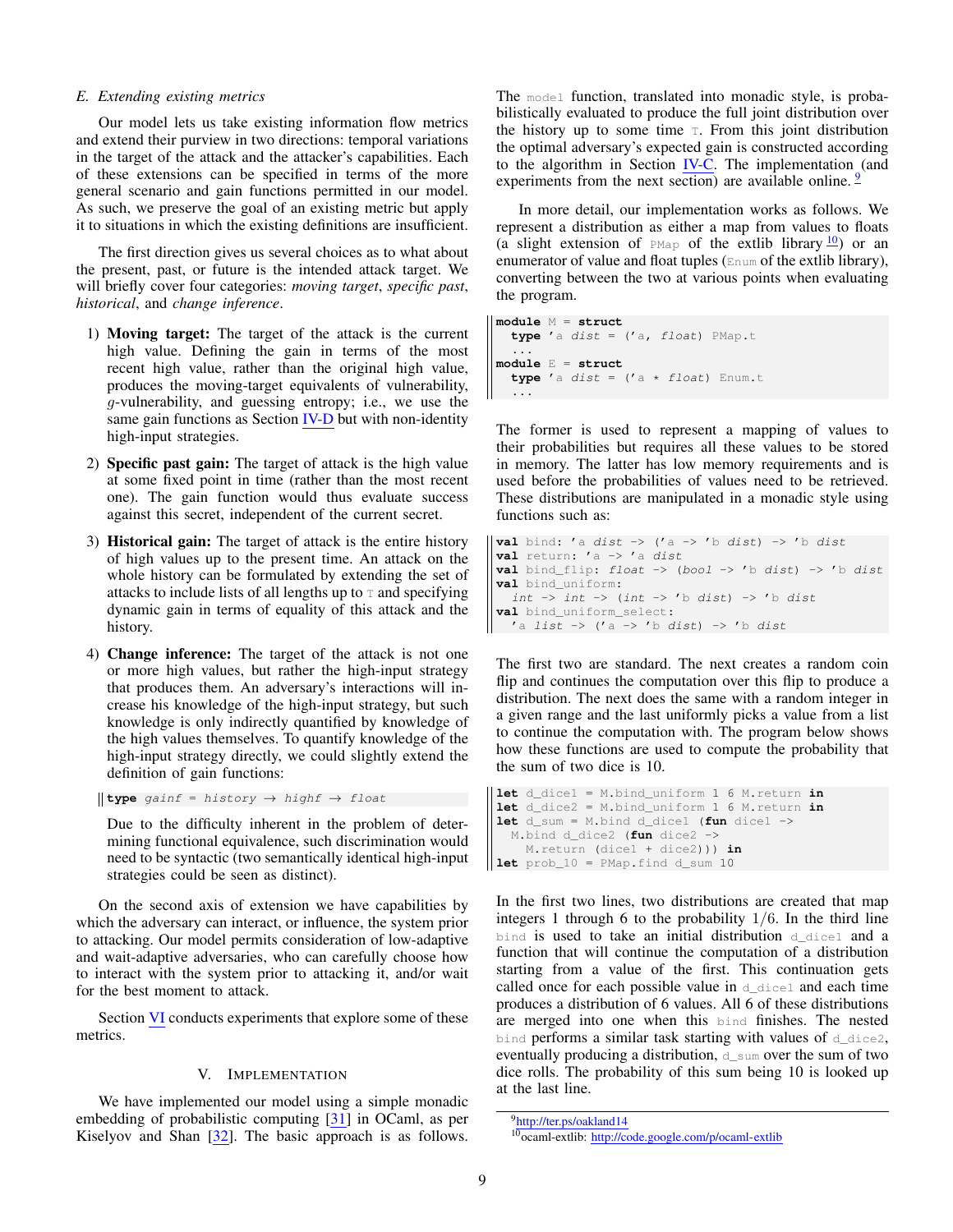To use this approach, functions must be rewritten in monadic style. For example, the rewritten rand\_strat function (given just below Definition [3,](#page-5-9) page  $6$ ) is the following:

```
let rand_strat (adaptwait: bool)
                  (loworder: \mathcal L list option) =
  fun (t: time) (tmax: time)
       (lows: \mathcal{L} list) (obss: \mathcal{O} list): \mathcal{A} dist ->
    bind_flip 0.5 (fun flip ->
       if \t= tmax || (adaptwait \&\t= flip)
         then bind uniform_select [\mathcal{E}](fun exp -> return (Attack exp))
         else match loworder with
            | None \rightarrow bind_uniform_select [\mathcal{L}](fun low -> return (Wait low)))
            | Some order -> return order.(t))
```
Notice that the output type is now a distribution on actions, not just a single action. Monadic style becomes cumbersome with more complex functions, and though a more direct-style implementation is possible (e.g., as in the second half of Kiselyov and Shan's paper [\[32\]](#page-15-26)), it did not perform as well.

Our current implementation makes little attempt to optimize the construction of a distribution, and thus is susceptible to a state-space explosion when a scenario has many time steps. Fortunately, probabilistic programming is a growing research area (cf. the survey of Gordon et al.  $[16]$ ) so we are optimistic that the feasible scale of experiments will increase in the future. Approximate probabilistic inference systems such as those based on graphical models or sampling can be used to estimate gain. Exact implementations based on smarter representations of distributions such as those using algebraic decision diagrams [\[33\]](#page-15-27) could potentially be used to simulate our model. Additionally, Mardziel et al. [\[9\]](#page-15-3), [\[34\]](#page-15-28) show how to soundly approximate a simple metric using probabilistic abstract interpretation; this technique could potentially be extended to also soundly approximate dynamic gain. Presently, our simple implementation proved to be sufficient to demonstrate various aspects of the model on a variety of scenarios.

## VI. EXPERIMENTS

<span id="page-9-0"></span>This section describes several experiments we conducted, illustrating the interesting outcomes mentioned in the introduction by measuring the effect of varying different parameters of the model. Our experiments develop several examples on the theme of *stakeouts and raids*, where each example varies different parameters, including whether and how a secret changes, whether and in what manner the adversary is low- and wait-adaptive, and the impact of adding costs to observations. We describe the common elements of the scenario next, and describe each variation we considered in the following subsections.

Suppose an illicit-substance dealer is locked in an everpersistent game of hiding his stash from the police. The simplest form of this example resembles password guessing, replacing the password with the location of the stash and authentication attempts with "stakeouts" in which police observe a potential stash location for the presence of the stash. After making observations the police will have a chance to "raid" the stash, potentially succeeding. In the meantime the stash location might change.



<span id="page-9-1"></span>Fig. 5. Expected raid gain over time given stakeouts stakeout with (1) static stash stay\_stash and perfect raids raid, (2) static stash and imperfect raids raid\_imperfect, and (3) moving stash move\_stash 4 and imperfect raids, all with non-adaptive adversaries (waitadapt = **false**, loworder = Some rotate).

The stash location will be represented as a integer from 0 to 7, as will be the attacks. Observations will be booleans:

| type $\mathcal{H} = \mathcal{L} = \mathcal{E} = int$ |  | $(* 0, , 7 *)$ |  |
|------------------------------------------------------|--|----------------|--|
| type $\mathcal{O} = bool$                            |  |                |  |

Stakeouts are carried out by comparing the stakeout location to the real stash location.

```
let stakeout: sysf =
  fun (hist: history) ->
    last hist.highs = last hist.lows
```
For modeling non-low-adaptive adversaries in some of our experiments, we will use a fixed stakeout order by using rand\_strat with loworder = Some rotate where rotate =  $[0; \ldots; 7; 0; \ldots].$ 

Raids fail unless the stash and raid locations match:

```
let raid: gainf =
  fun (hist: history) (exp: \mathcal{E}) ->
    if last hist.highs = exp then 1.0 else 0.0
```
Finally, for most experiments, the stash moves randomly every 4 time steps (rate is 4):

```
let move_stash (rate: int): highf =
  fun (hist: history) ->
    if hist.t mod rate = 0
      then gen_stash ()
      else last hist.highs
```
Above, we reference the gen\_stash function introduced earlier, which randomly selects a stash location.

```
let gen_stash () =
 let real_loc = (random_int () mod 8) in real_loc
```
The high-input strategy for our final example (Section [VI-E\)](#page-12-0) is more complex and will be described later.

## *A. How does gain differ for dynamic secrets, rather than static secrets?*

Our first experiment considers the impact on information leakage due to a dynamic secret (using high-input strategy move\_stash). The adversary here will be non-adaptive and for comparison we also consider a high-input strategy that does not change the secret: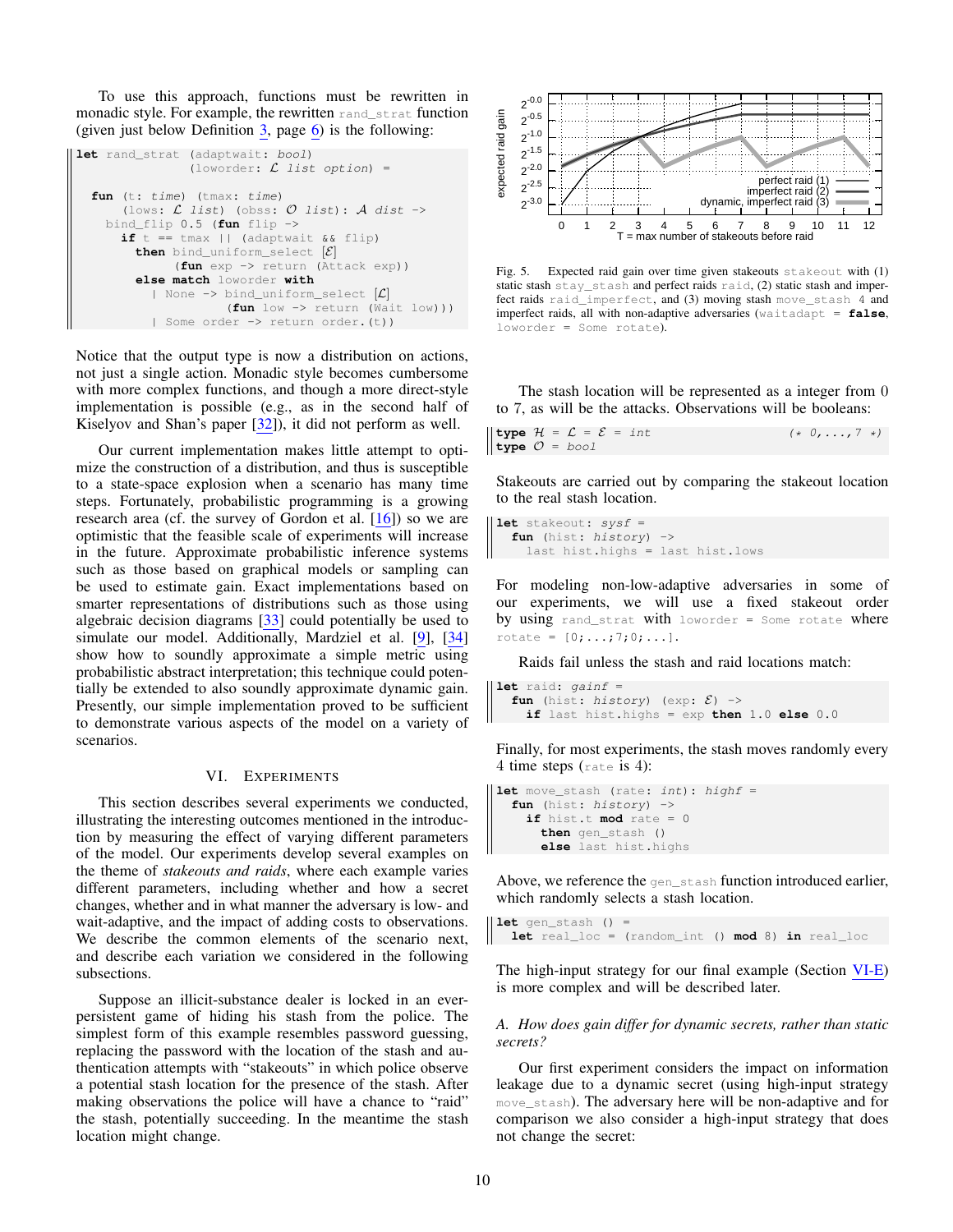

<span id="page-10-0"></span>Fig. 6. Expected raid raid gain over time with static stash stay\_stash given stakeouts stakeout\_east\_west with (1) all possible non-adaptive orderings order (loworder = Some order), (2) a possible nonadaptive ordering (loworder = Some  $[0;1;2;7;3;4;5;6]$ ), and (3) adaptive  $(lower  $l$  = None)$  stakeout locations, all not wait-adaptive (waitadapt = **false**).

```
let stay_stash: highf =
  fun (hist: history) ->
    if hist.t = 0 then qen\_stash ()
                  else last hist.highs
```
We also consider a variation of a raid that has a chance to fail even if the raid location is correct, and has a chance to accidentally discover a new stash even if the raid takes place at the wrong location.

```
let raid_imperfect: gainf =
  fun (hist: history) (exp: \mathcal{E}) ->
    if last hist.highs = exp
      then flip 0.8
      else flip 0.2
```
Figure [5](#page-9-1) plots how the gain differs when we have a static secret with perfect raids, a static secret with imperfect raids, and a dynamic secret with imperfect raids. The static portion (1) with perfect raid is an example of an analysis achievable by a parallel composition of channels and the vulnerability metric [\[35\]](#page-15-29). Adding the imperfect gain function (2) alters the shape of vulnerability over time though in a manner that is *not a mere scaling* of the perfect raid case. The small chance of a successful raid at the wrong location results in higher gains (compared to perfect raid) when knowledge is low. With more knowledge, the perfect raid results in more gain than the imperfect. Adding a dynamically changing stash (3) results in a periodic, non-monotonic, gain; though gain increases in the period of unchanging secret, it falls right after the secret changes. This, in effect, is a recovery of uncertainty, which is thus not a non-renewable resource [\[35\]](#page-15-29). In the following sections we will refer to the period of time in which the secret does not change as an *epoch*.

### <span id="page-10-3"></span>*B. How does low adaptivity impact gain?*

To demonstrate the power of low adaptivity we will use a system function that outputs whether the stash is east or west of the stakeout location. Assuming the stash locations are ordered longitudinally, this function is just a comparison between the stash and stakeout location. The non-adaptive adversary will pick the stakeouts in a fixed order specified by letting loworder = Some order for some ordering of low inputs order, whereas the low-adaptive adversary will use loworder = None:



<span id="page-10-1"></span>Fig. 7. Expected raid gain with moving stash move\_stash 4 given stakeouts stakeout with (1) nonwait-adaptive adversary (waitadapt = **false**) and (2) waitadaptive adversary (waitadapt = **true**), all not low-adaptive (loworder = Some rotate).



<span id="page-10-2"></span>Fig. 8. Expected number of raids (gain of raid\_guess) with moving stash move\_stash 4 given stakeouts stakeout with (1) non-wait-adaptive adversary (waitadapt = **false**) and (2) wait-adaptive adversary (waitadapt = **true**), all not low-adaptive (loworder = Some rotate).

**let** stakeout\_east\_west: sysf **fun** (hist: history) -> last hist.highs <= last hist.lows

Figure [6](#page-10-0) demonstrates the expected gain of both types of attackers. For fixed-order (non-adaptive) adversaries, we used all 8! permutations of the 8 stash locations as possible orders and plotted them all as the wide light gray lines in the figure. Though there are many possible orders, the only thing that makes any difference in the gain over time is the position of 7 (the highest stash location) in the ordering as the system function for this input reveals no information whatsoever. All other stakeout locations reveal an equal amount of information in terms of the expected gain. To demonstrate this behavior, we have specifically plotted in the figure the gain for an ordering in which location 7 is staked-out at time 3 (labeled "a fixed strategy"). Gain increases linearly with every non-useless observation. On the other hand, the low-adaptive adversary performs binary search, increasing his gain exponentially.

#### *C. How does wait adaptivity impact gain?*

An adversary that can wait is allowed to attack at any time. Adaptive wait has a significant impact on the gain an adversary might expect. In the simple stakeout/raid example of Figure [7,](#page-10-1) it transforms an ever-bounded vulnerability to one that steadily increases in time. Using the raid\_guess function given below we can compute the guessing entropy, which the experiment in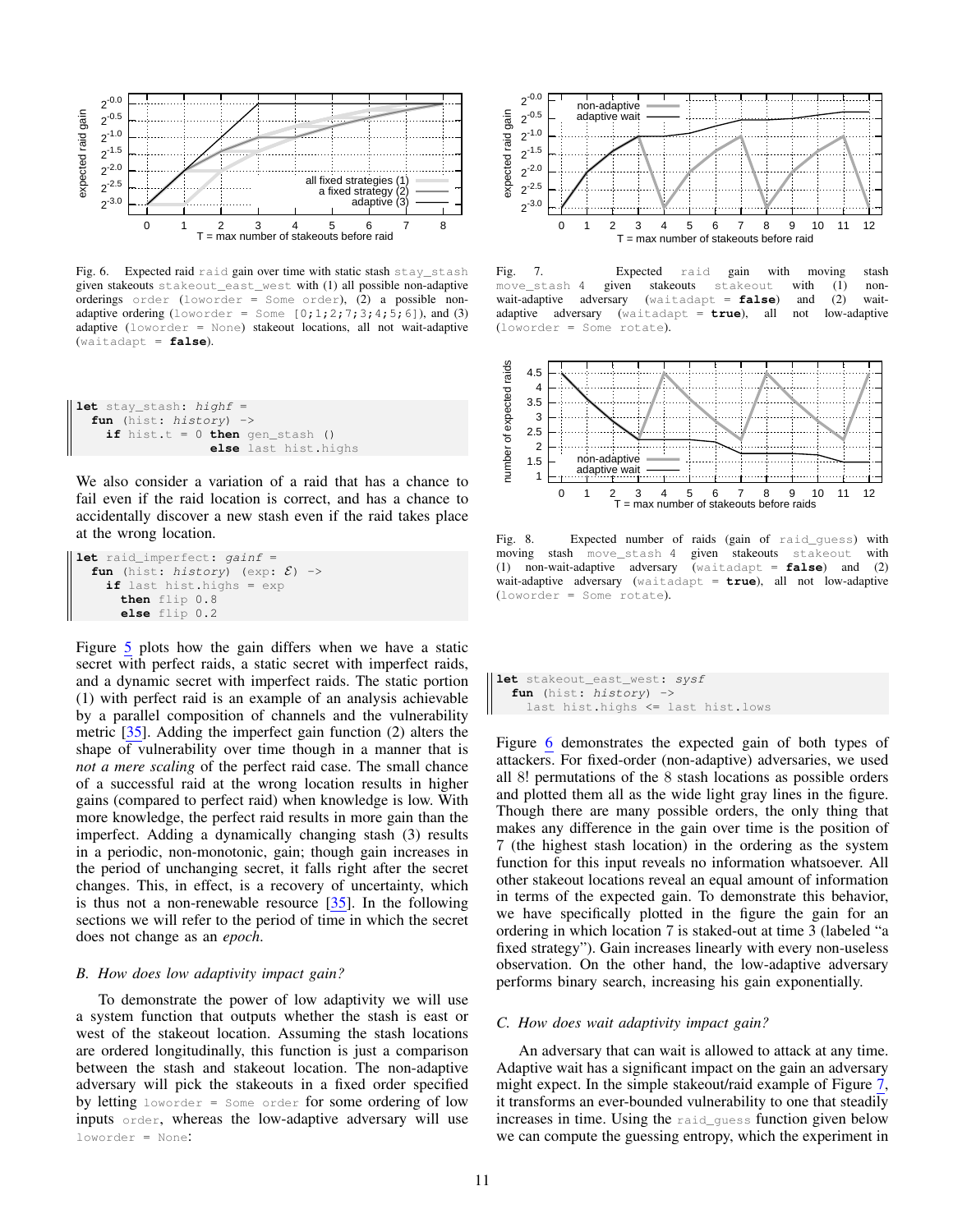Figure [8](#page-10-2) shows will steadily decrease (recall from Section [IV-D](#page-7-0) that guessing entropy is inversely related to dynamic gain).

```
type \mathcal{E} = \mathcal{H} list
let raid_guess: gainf =
  fun (hist: history) (exp: \mathcal{E}) ->
     -1.0*(1.0+(pos_of (last hist.hiqhs) exp))
```
Roughly, the optimal behavior for a wait-adaptive adversary is to wait until a successful stakeout before attacking. The more observations there are, the higher the chance this will occur. This results in the monotonic trend in gain over time.

There are subtle decisions the adversary makes in order to determine whether to wait and allow the secret to change. For example, in Figure [7,](#page-10-1) if the adversary has to attack at time 5 or earlier and has not yet observed a successful stakeout by time 3, they will wait until time 5 to attack, letting all their accumulated knowledge be invalidated by the change that occurs at time 4. This seems counter-intuitive as their odds of a successful raid at time  $3$  is  $1/5$  (they eliminated  $3$  stash locations from consideration), whereas they will accumulate only 1 relevant stakeout observation by time 5. Having 3 observations seems preferable to 1. The optimal adversary will wait because the *expected* gain at time 5 is actually better than  $1/5$ ; there is  $1/8$  chance that the stakeout at time 5 will pinpoint the stash, resulting in gain of 1, and 7/8 chance it will not, resulting in expected gain of  $1/7$ . The expectation of gain is thus  $1/8 \cdot 1 + \frac{7}{8} \cdot \frac{1}{7} = \frac{1}{4} > \frac{1}{5}$ . The adversary thus has better expected gain if they have to attack by time 5 as compared to having to attack by time 3 or 4, despite having to raid with only one observation's worth of knowledge. One can modify the parameters of this experiment so that this does not occur, forcing the adversary to attack before the secret changes. This results in a longer period of constant vulnerability after each stash movement.

This ability to wait is the antithesis of moving-target vulnerability. Though a secret that is changing with time serves to keep the vulnerability at any fixed point low, the vulnerability *for some point* can only increase with time. The drug dealer of our running example would be foolhardy to believe that he is safe from a police raid just because it is unlikely to happen on Wednesday, or any other fixed day; if stakeouts continue and the police are smart enough to not schedule drug busts before having performed the surveillance, the dealer will be caught. On the other hand, if there is a high enough cost associated with making an observation, the vulnerability against raids can be very effectively bounded (as we show in the next experiment).

In fact, the monotonically increasing vulnerability is a property of any scenario where the adversary can decide when to attack.

Theorem 9. *Given any gain function* g *that is invariant in* T *(the value hist.tmax), we have*  $\mathbb{D}_{q}$  (evaluate (t+1)  $\dots$ )  $\ge$  $\mathbb{D}_q$  (evaluate t ...).

*Proof:* (Sketch) The theorem holds as an adversary attacking a system with  $T = t+1$  will have a chance to attack at time  $t$ , using the same exact gain function that the adversary would attack were  $T = t$ , and using the same inputs. We assumed



<span id="page-11-0"></span>Fig. 9. Expected raid\_option gain with costly stakeouts stakeout\_option and moving stash move\_stash 4 with (top) non-wait-adaptive adversaries (waitadapt = **false**) and (bottom) wait-adaptive adversaries (waitadapt = **true**), all not low-adaptive (loworder = Some rotate).



<span id="page-11-1"></span>Fig. 10. (Zoomed in) expected raid\_option gain with costly stakeouts stakeout\_option and moving stash move\_stash 4 with (top) non-wait-adaptive adversaries (waitadapt = **false**) and (bottom) wait-adaptive adversaries (waitadapt = **true**), all not low-adaptive (loworder = Some rotate).

the gain functions are invariant in  $T$  hence their gains must be identical. Naturally in the first situation, the attacker can also wait if the expectation of gain due to waiting one more time step is higher.

## <span id="page-11-2"></span>*D. Can gain be bounded by costly observations?*

Our model is general enough to express costs associated with observations. For example, we can modify our scenario so that the police either observe nothing (indicated by low input and output None), or perform a stakeout.

```
type \mathcal{L} = \mathcal{E} = \text{int option} (* int in 0, ..., 7 *)
\|type \mathcal{O} = bool option
 let stakeout_option: sysf
   fun (hist: history) ->
     match last hist.lows with
       | None -> None
       | Some stakeout ->
         Some (last hist.highs = stakeout)
```
However, each stakeout performed will have a cost that is applied to the final gain ( $\epsilon$  per stakeout). Additionally, the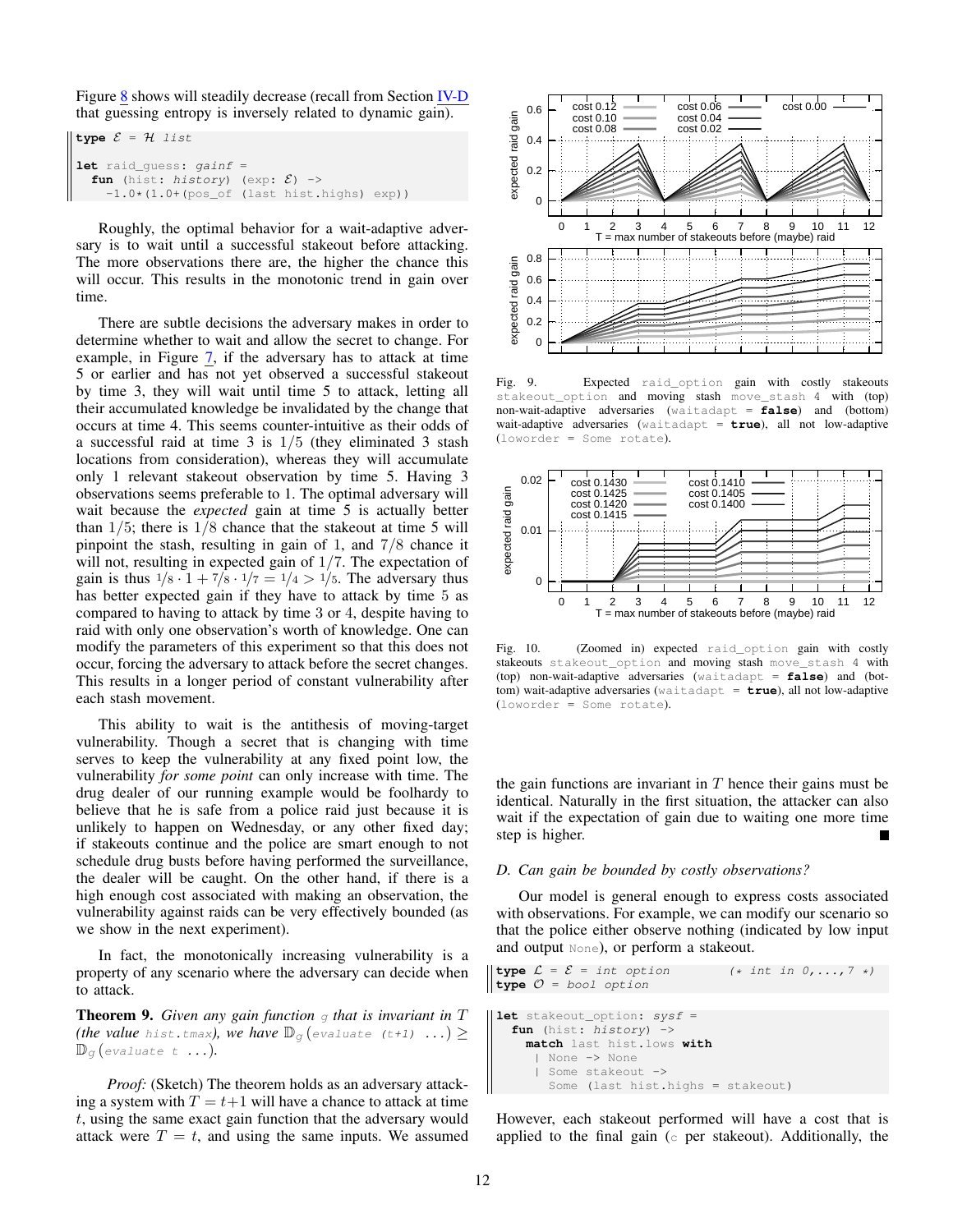police are penalized  $-1.0$  units for a raid on the wrong place, and have the option of not raiding at all (for 0.0 gain).

```
let raid option (cost: float): gainf =
  fun (hist: history) (exp: \mathcal{E}) ->
    let raid_gain =
      match exp with
          None -> 0.0
          | Some raid_loc ->
          if last hist.highs = raid_loc
            then 1.0
            else -1.0 in
    let stakeouts = (count_some hist.lows) in
        (* count how many low inputs in
           hist.lows were not None *)
      raid_gain - cost \star stakeouts
```
The results of this scenario are summarized in Figure [9](#page-11-0) for stakeout costs ranging from 0.00 to 0.12 and in Figure [10](#page-11-1) for higher costs in the range 0.1400 to 0.1430. In the top half of the first figure, the police do not have a choice of when to attack and the optimal behavior is to only perform stakeouts in the epoch that the raid will happen, resulting in the periodic behavior seen in the figure. Higher costs scale down the expected gain.

For wait-adaptive adversaries the result is more interesting. For sufficiently small stakeout costs, the adversary will keep performing stakeouts at all times except for the time period right before the change in the stash location and attack only when the stash is pinpointed. This results in the temporary plateau every 4 steps seen in the bottom half of Figure [9.](#page-11-0) This behavior seems counter-intuitive as one would think the stakeout costs will eventually make observations prohibitively expensive. Every epoch, however, is identical in this scenario, the stash location is uniform in  $0, \ldots, 7$  at the start, and the adversary has 4 observations before it gets reset. If the optimal behavior of the adversary in the first epoch is to stakeout (at most 3 times), then it is also optimal for them to do it during the second (if they have not yet pinpointed the stash). It is still optimal on the  $(n+1)$ <sup>th</sup> epoch after failures in the first n. As it is, the expectation of gain due to 3 stakeouts is higher than no guesses in any epoch, despite the costs.

The optimal behavior is slightly different for high enough stakeout costs but the overall pattern remains the same. Figure [10](#page-11-1) shows the result of an adversary staking out in an epoch only if he is allowed enough time to attack at the end of the epoch. That is, for  $\tau$  equal to 1 or 2, the police would not stakeout at all, but if  $\tau$  is 3, they will stakeout at times 1,2, and 3. This is because the expected gain given 1 or 2 stakeouts is lower than 0, but for 3 stakeouts, it is greater than 0. As was the case with the lower cost, since the expected gain of observing in an epoch (3 times) is greater than not, the optimal adversary will continue to observe indefinitely if he is given the time.

Note however, that observing indefinitely in these examples does not mean that the expected gain approaches 1. Analytical analysis of this scenario tells us that after  $n$  full epochs, the expected gain is  $1/8(3-21c)\sum_{i=0}^{n-1} (5/8)^i$  and in the limit, this quantity approaches  $1 - 7c$ . The adversary's gain is thus bounded by  $1 - 7c$  for varying stakeout costs c (the point at which it is optimal to not observe at all is  $c = 1/7 \approx 0.1429$ .

The fact that the adversary's gain can be bounded arbitrarily close to 0, despite their strategy of performing stakeouts



<span id="page-12-1"></span>Fig. 11. Changing stash according to gangs\_move with stakeouts stakeout\_building quantifying (top) expected raid raid\_apartment gain and (bottom) expected high\_func vulnerability, all with wait-adaptive adversaries (waitadapt =  $true$ ) and no low choices ( $type \mathcal{L}$  = unit).

indefinitely, highlights a shortcoming of our present model: the assumption of zero-sum relationship between adversary and system. By quantifying optimal adversary's gain, we are implicitly assuming that their gain is our loss. This, however, is hard to justify in some situations like the example of this section. Under the optimal adversary, the drug dealer's stash will be discovered despite the bounded expected police gain from said discovery. Ideally the drug dealer's gain should be a different function than the negation of the police's gain. This idea, and the more game theoretic scenario it suggests, forms part of our ongoing work.

## <span id="page-12-0"></span>*E. Does more frequent change necessarily imply less gain?*

In our last example, we demonstrate a counter-intuitive fact that more change is not always better. So far we have used a high-input strategy that is known to the attacker but here he will only know the distribution over a set of possible strategies. Furthermore, guessing the full secret will *require* knowledge of the high-input strategy and therefore will require change to occur sufficiently many times.

Let nbuilds be the number of buildings (in the example figure, nbuilds will be 5), and nfloors = factorial (nbuilds-1) be the number of floors in each of these buildings. The (nbuilds) shady buildings are in a city where illicit stashes tend to be found. Each building has nfloors floors and each floor of each building is claimed by a drug-dealing gang. A single gang has the same-numbered floor in all the buildings. That is, gang 0 will have floor 0 claimed in every building, gang 1 will have floor 1 in every building, and so on.

The police know there is a stash hidden on some floor in some building and that every gang moves their stash once in a while from one building to another in a predictable pattern (the floor does not change). They know all nbuilds gangs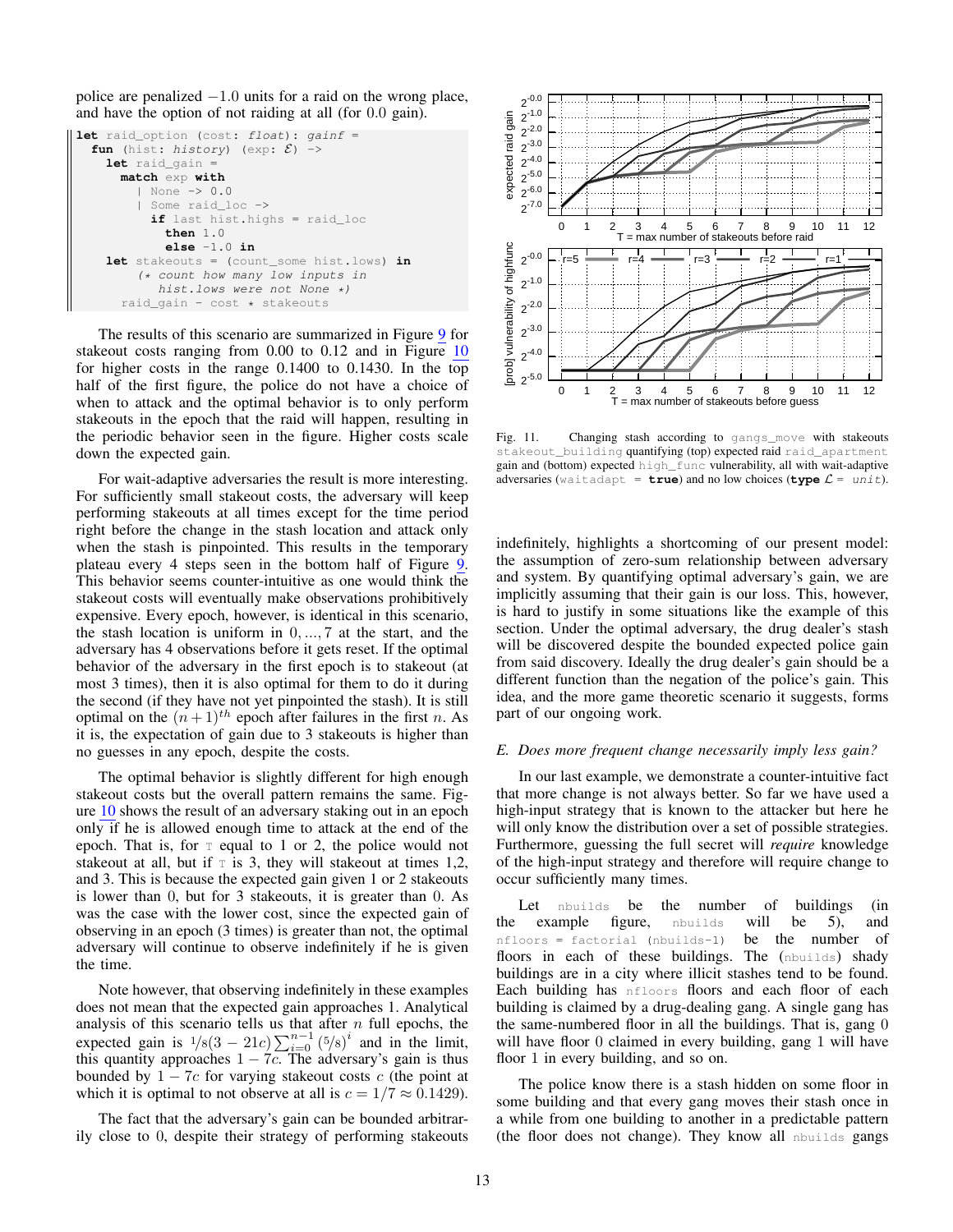each have a unique permutation  $\pi$  of 0, ..., nbuilds-1 as their stash movement pattern. The police also know which floors belong to which gangs (and their permutation). Given  $r$  as the stash movement rate parameter, the movement of the stash is governed by the following function:

```
type H = \{\text{building: int}; \text{ floor: int}\}\(* building int in 0, ..., 4 *)
   (* floor int in 0, \ldots, 23 *)
let gang move: highf =
 let gang = (random_int ()) mod nfloors in
  let \pi = (gen_all_permutations nbuilds).(gang) in
  fun (hist: history) ->
    let c_floor = (last hist.highs).floor in
    let c_build = (last hist.highs).building in
    if hist.t > 0
    then begin
      if t mod r = 0
        then {building = \pi (c_build);
             floor = c_floor}
        else stash
    end else
      { building = (random_int ()) mod nbuilds;
        floor = c_floor }
    in gang_move
```
The function first picks a random gang and generates the permutation that represents that gang's stash movement pattern. It then creates a high-input strategy that will perform that movement, keeping the floor the same, while moving from building to building (the function picks a random building at time 0).

The police set up stakeouts to observe all the buildings but are only successful at detecting activity half the time, and they cannot tell on which floor the stash activity takes place, just which building:

```
type \mathcal{L} = unit
type O = int option (* int in 0, ..., 4 *)
let stakeout_building: sysf =
  fun (hist: history) ->
    if flip 0.5
      then Some (last hist.highs).building
      else None
```
The police want to raid the stash but cannot get a warrant for the whole building, they need to know the floor too:

```
type \mathcal{E} = \mathcal{H}let raid_apartment: gainf =
  fun (hist: history) (exp: \mathcal{E}) ->
    let build = (last hist.highs).building in
    let floor = (last hist.highs).floor in
    if build = exp.building &&
        floor = exp.floor
    then 1.0 else 0.0
```
Now, the chances of a successful police raid after a varying number of stakeouts depends on the stash change rate r. Unintuitively, frequent stash changes lead the police to the stash more quickly. Figure  $11$ (top) shows the gain in the raid after various number of stakeouts, for four different stash change rates ( $n$ builds = 5). The chances of a failed observation in this example are not important and are used to demonstrate the trend in gain over a longer period of time. Without this randomness, the gains quickly reach 1.0 after r $*($ nbuilds $-1)$ observations (exactly enough to learn the initially unknown permutation).

The example has a property that the change function (the permutation  $\pi$  of the gang) needs to be learned in order to determine the floor of the stash accurately. Observing infinitely many stakeouts of the same building would not improve police's chance beyond 1 in nfloors; learning the high-input strategy here absolutely requires learning how it changes the secret. One can see the expected progress in learning the highinput strategy in Figure [11\(](#page-12-1)bottom), note the clear association between knowing the strategy and knowing the secret. We theorize that this correlation is a necessary part of examples that have the undesirable property that more change leads to more vulnerability. Characterizing this for scenarios in general is another part of our ongoing work.

#### VII. RELATED WORK

<span id="page-13-0"></span>Other works in the literature have considered systems with some notion of time-passing. Massey [\[36\]](#page-15-30) considers systems that can be re-executed several times, whereby new secret and observable values are produced constantly. He conjectured that the flow of information in these systems is more precisely quantified by *directed information*, a form of Shannon entropy that takes causality into consideration, which was later proved correct by Tatikonda and Mitter [\[29\]](#page-15-23). Alvim et al. use these works to build a model for *interactive systems* [\[28\]](#page-15-22), in which secrets and observables may interleave and influence each other during an execution. The main differences between their model and ours are: (i) they see the secret growing with time, rather than evolving; (ii) they consider Shannon-entropy as a metric of information, rather than vulnerability metrics; and (iii) they only consider passive adversaries.

Köpf and Basin [\[15\]](#page-15-10) propose a model for adaptive attacks on deterministic systems, and show how to calculate bounds on the information leakage of such systems. Our model generalizes theirs in that we consider probabilistic systems. Moreover, we distinguish between the adversarial production of low inputs and of exploits, and allow adversaries to wait until the best time to attack, based on observations of the system, which itself could be influenced by the choice of low inputs.

In the context of Location Based Services, the privacy of a moving individual is closely related to the amount of time he spends in a certain area, and Marconi et al. [\[37\]](#page-15-31) demonstrate how an adversary with structured knowledge about a user's behavior across time can pose a direct threat to his privacy.

The work of Shokri et al.  $[38]$  strives to quantify the privacy of users of location-based services using Markov models and various machine learning techniques for constructing and applying them. Location privacy is a useful application of our framework, as a principal's location may be private, and evolves over time in potentially predictable ways. Shokri et al.'s work employs two phases, one for learning a model of how a principal's location could change over time, and one for de-anonymizing subsequently observed, but obfuscated, location information using this model. Our work focuses on information theoretic characterizations of security in such applications, and permits learning the change function and the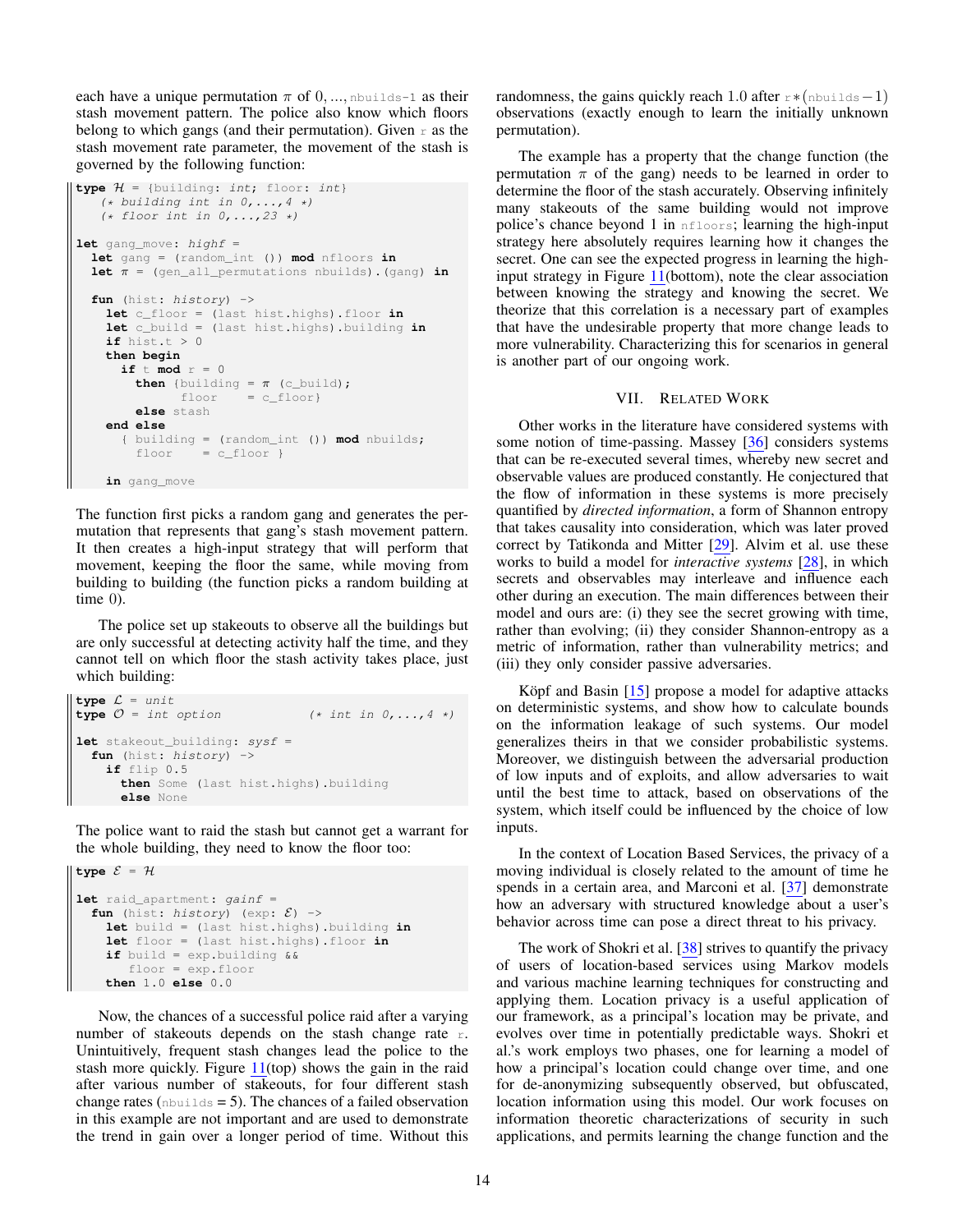secrets in a continual, interleaved (and optimized) fashion. That said, Shokri et al's simpler model and approximate techniques allows them to consider more realistic examples than those described in our work. Subsequent work [\[39\]](#page-16-2) considers even simpler models (e.g., that a user's locations are independent).

Classic models of QIF in general assume that the secret is fixed across multiple observations, whereas we consider dynamic secrets that evolve over time, and that may vary as the system interacts with its environment. Some approaches capture interactivity by encoding it as a single "batch job" execution of the system. Desharnais et al. [\[27\]](#page-15-21), for instance, model the system as a channel matrix of conditional probabilities of whole output traces given whole input traces. Besides creating technical difficulties for computing maximum leakage [\[28\]](#page-15-22), this approach does not permit low-adaptive or wait-adaptive adversaries, because it lacks the feedback loop present in our model.

O'Neill et al. [\[13\]](#page-15-7), based on Wittbold and Johnson [\[11\]](#page-15-5), improve on batch-job models by introducing strategies. The strategy functions of O'Neill et al. are deterministic, whereas ours are probabilistic. And their model does not support waitadaptive adversaries. So our model of interactivity subsumes theirs.

Clark and Hunt [\[12\]](#page-15-6), following O'Neill et al., investigate a hierarchy of strategies. *Stream strategies*, at the bottom of the hierarchy, are equivalent to having agents provide all their inputs before system execution as a stream of values. So with stream strategies, adversaries must be non-adaptive. Clark and Hunt show that, for deterministic systems, noninterference against a low-adaptive adversary is the same as noninterference against a non-adaptive adversary. This result does not carry over to quantification of information flow; low-adaptive adversaries derive much more gain than non-adaptive ones as seen in Section [VI-B.](#page-10-3) At the top of Clark and Hunt's hierarchy, strategies may be nondeterministic, whereas our model's are probabilistic. Probabilistic choice refines nondeterministic choice [\[40\]](#page-16-3), so in that sense our model is a refinement of Clark and Hunt's. But probabilities are essential for informationtheoretic quantification of information flow. Clark and Hunt do not address quantification, instead focusing on the more limited problem of noninterference. Nor does their model support wait-adaptive adversaries. There are other, nonessential differences between our model and Clark and Hunt's models: Clark and Hunt allow a lattice of security levels, whereas we allow just high and low; our model only produces low outputs, whereas theirs permits outputs at any security level; and our computation model is probabilistic automata, whereas theirs is labeled transition systems.

## VIII. CONCLUSIONS AND FUTURE WORK

<span id="page-14-0"></span>In this paper we have presented a new model for quantifying the information flow of a system whose secrets evolve over time. Our model involves an adaptive adversary, and characterizes the costs and benefits of attacks on the system. We showed that an adaptive view of an adversary is crucial in calculating a system's true vulnerability which could be greatly underestimated otherwise. We also showed that though adversary uncertainty can effectively be recovered if the secret changes, if the adversary can adaptively wait to attack, vulnerability can only increase in time. Also, contrary to intuition, we showed that more frequent changes to secrets can actually make them more vulnerable.

Our future work has three main thrusts. Firstly we are generalizing our model further to give the user non-fixed decisions and goals distinct from those of the adversary. Doing so will let us better model examples like that of Section [VI-D](#page-11-2) where adversary gain does not quite mirror the loss of the user. Furthermore, to handle scenarios in which the user and adversary do not fully observe each other's decisions, or when they make decisions simultaneously, we are looking into a game-theoretic analysis of the problem using Bayesian games and their equilibria.

The second avenue of our future work is information theoretical characterizations of various phenomena present in our model which we have hinted at in this paper:

- In Section [VI-B](#page-10-3) we saw that the impact of low-adaptive adversaries range from none to an exponential difference in gain. It is easier, however, to analyze non-adaptive adversaries. It would be valuable to be able to tell when ignoring low-adaptivity will not have a significant impact on the resulting analysis. This would in effect be the quantified version of the theorem of Clark and Hunt [\[12\]](#page-15-6) which states that non-adaptive strategies are sufficient to ascertain non-interference in deterministic systems.
- In Section [VI-E](#page-12-0) we saw how changing the secret more often is not always preferable to changing it less. We conjectured that such situations require a strong correlation between the secret and the high-input strategy used to evolve the secret. Precisely characterizing this correlation and the contexts in which it is relevant would be useful for building more robust systems.
- The analyses in the paper are framed in the context of a system. Unfortunately, this context directly influences how much information is leaked, so that the less that is known about the context, the less we can say about the security of the system. Prior works attempt to speak of the worst-case leakage for all possible contexts, but for us contexts are richer in structure, making such analysis more difficult. We consider such worst-case reasoning challenging future work.

Finally we are bringing in the works on approximate but sound probabilistic programming [\[9\]](#page-15-3), [\[34\]](#page-15-28) to enable the simulation of larger and more complex scenarios. Though these works are only concerned with a metric similar to vulnerability, it may be possible to extend the approach to soundly approximate dynamic gain as well. Additionally exact probabilistic programming systems with smarter representations of distributions such as algebraic decision diagrams in [\[16\]](#page-15-11) could potentially be applied to our model. We are also investigating this possibility.

*Acknowledgements:* We thank Mudhakar Srivatsa and Andre Scedrov for useful discussions about this work. We also gratefully thank the anonymous reviewers and our shepherd for their helpful feedback and comments.

For Mardziel and Hicks, this research was sponsored by US Army Research laboratory and the UK Ministry of Defence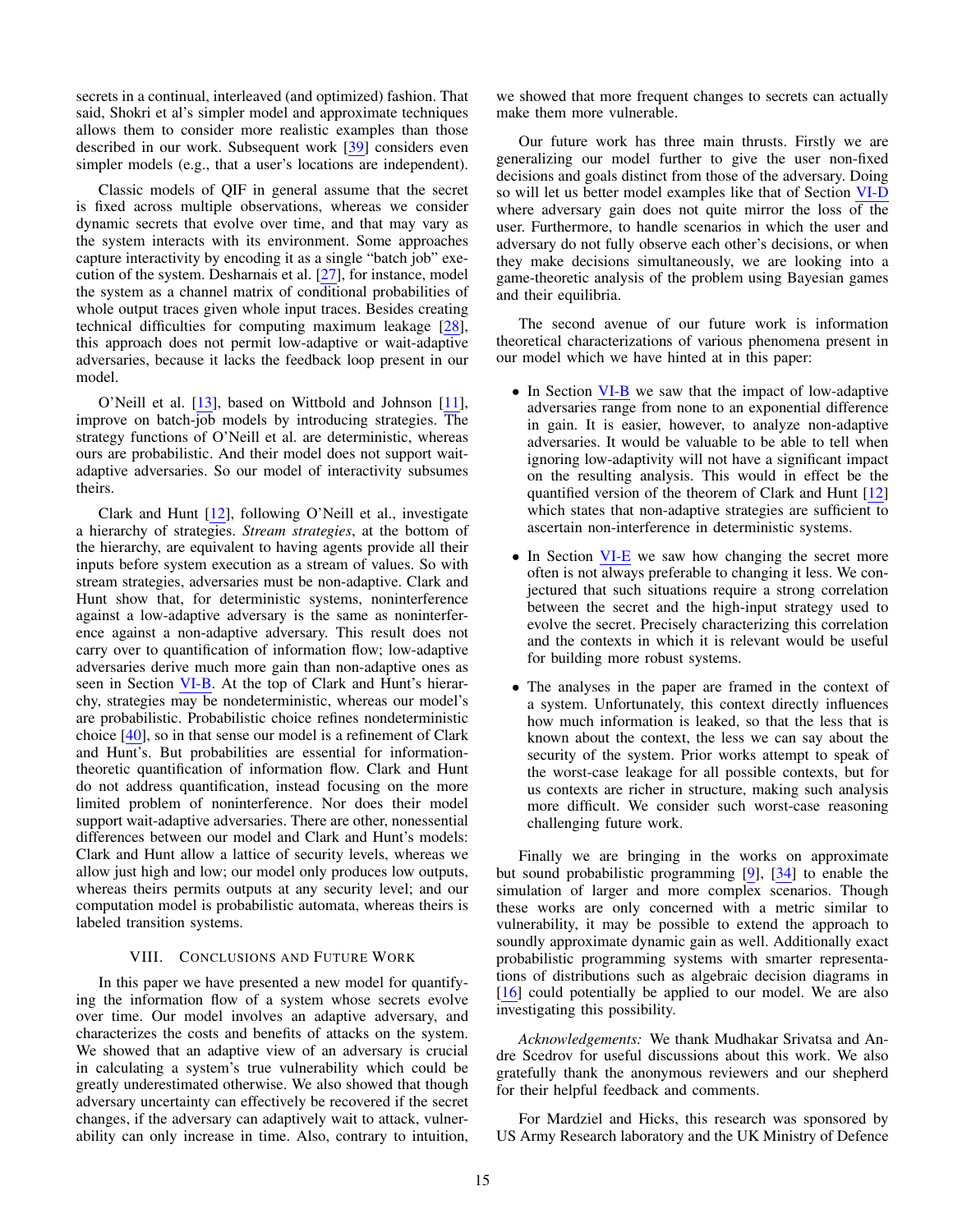and was accomplished under Agreement Number W911NF-06- 3-0001. The views and conclusions contained in this document are those of the authors and should not be interpreted as representing the official policies, either expressed or implied, of the US Army Research Laboratory, the U.S. Government, the UK Ministry of Defense, or the UK Government. The US and UK Governments are authorized to reproduce and distribute reprints for Government purposes notwithstanding any copyright notation hereon. Alvim was supported in part from the AFOSR MURI "Science of Cyber Security: Modeling, Composition, and Measurement" as AFOSR grant FA9550-11- 1-0137. Much of this research was conducted while Alvim was a postdoctoral research associate in the Mathematics Department at the University of Pennsylvania under the supervision of Prof. Andre Scedrov, whom we gratefully acknowledge. Clarkson was supported in part by AFOSR grant FA9550-12- 1-0334.

#### **REFERENCES**

- <span id="page-15-0"></span>[1] I. S. Moskowitz, R. E. Newman, and P. F. Syverson, "Quasi-anonymous channels," in *Proc. of CNIS*. IASTED, 2003, pp. 126–131.
- [2] D. Clark, S. Hunt, and P. Malacaria, "Quantitative information flow, relations and polymorphic types," *J. of Logic and Computation*, vol. 18, no. 2, pp. 181–199, 2005.
- <span id="page-15-14"></span>[3] K. Chatzikokolakis, C. Palamidessi, and P. Panangaden, "Anonymity protocols as noisy channels," *Inf. and Comp.*, vol. 206, no. 2–4, pp. 378– 401, 2008. [Online]. Available: <http://hal.inria.fr/inria-00349225/en/>
- <span id="page-15-9"></span>[4] G. Smith, "On the foundations of quantitative information flow," in *Proceedings of the Conference on Foundations of Software Science and Computation Structures (FoSSaCS)*, 2009.
- <span id="page-15-1"></span>[5] M. R. Clarkson, A. C. Myers, and F. B. Schneider, "Quantifying information flow with beliefs," *Journal of Computer Security*, vol. 17, no. 5, pp. 655–701, 2009.
- <span id="page-15-2"></span>[6] M. Backes, B. Köpf, and A. Rybalchenko, "Automatic discovery and quantification of information leaks," in *IEEE Security and Privacy*, 2009.
- [7] C. Mu and D. Clark, "An interval-based abstraction for quantifying information flow," *Electron. Notes Theor. Comput. Sci.*, vol. 253, pp. 119–141, November 2009.
- [8] B. Köpf and A. Rybalchenko, "Approximation and randomization for quantitative information-flow analysis," in *CSF*, 2010.
- <span id="page-15-3"></span>[9] P. Mardziel, S. Magill, M. Hicks, and M. Srivatsa, "Dynamic enforcement of knowledge-based security policies," in *Proceedings of the IEEE Computer Security Foundations Symposium (CSF)*, 2011.
- <span id="page-15-4"></span>[10] R. Segala, "Modeling and verification of randomized distributed realtime systems," Ph.D. dissertation, Massachusetts Institute of Technology, Jun. 1995, tech. Rep. MIT/LCS/TR-676.
- <span id="page-15-5"></span>[11] J. T. Wittbold and D. Johnson, "Information flow in nondeterministic systems," in *Proceedings of the IEEE Symposium on Security and Privacy (S&P)*, 1990, pp. 144–161.
- <span id="page-15-6"></span>[12] D. Clark and S. Hunt, "Non-interference for deterministic interactive programs," in *Proceedings of the Workshop on Formal Aspects in Security and Trust*, 2008, pp. 50–66.
- <span id="page-15-7"></span>[13] K. R. O'Neill, M. R. Clarkson, and S. Chong, "Information-flow security for interactive programs," in *Proceedings of the IEEE Computer Security Foundations Symposium (CSF)*, 2006, pp. 190–201.
- <span id="page-15-8"></span>[14] M. S. Alvim, K. Chatzikokolakis, C. Palamidessi, and G. Smith, "Measuring information leakage using generalized gain functions," in *Proceedings of the IEEE Computer Security Foundations Symposium (CSF)*, 2012.
- <span id="page-15-10"></span>[15] B. Köpf and D. Basin, "An information-theoretic model for adaptive side-channel attacks," in *Proceedings of the ACM Conference on Computer and Communications Security (CCS)*, 2007.
- <span id="page-15-11"></span>[16] A. D. Gordon, T. A. Henzinger, A. V. Nori, and S. K. Rajamani, "Probabilistic programming," in *International Conference on Software Engineering (ICSE, FOSE track)*, 2014. [Online]. Available: <http://research.microsoft.com/pubs/208585/fose-icse2014.pdf>
- <span id="page-15-12"></span>[17] D. Denning, *Cryptography and Data Security*. Reading, Massachusetts: Addison-Wesley, 1982.
- <span id="page-15-13"></span>[18] J. Y. Halpern, *Reasoning about Uncertainty*. Cambridge, Massachusetts: MIT Press, 2003.
- <span id="page-15-15"></span>[19] P. Malacaria, "Assessing security threats of looping constructs," in *Proceedings of the 34th ACM SIGPLAN-SIGACT Symposium on Principles of Programming Languages, POPL*<br>*Nice France January 17-19 2007* M Hofman *Nice, France, January 17-19, 2007*, M. Hofmann and M. Felleisen, Eds. ACM, 2007, pp. 225–235. [Online]. Available: <http://doi.acm.org/10.1145/1190216.1190251>
- [20] P. Malacaria and H. Chen, "Lagrange multipliers and maximum information leakage in different observational models," in *Proceedings of the 2008 Workshop on Programming Languages and Analysis for Security (PLAS 2008)*, Úlfar Erlingsson and Marco Pistoia, Ed. Tucson, AZ, USA: ACM, June 2008, pp. 135–146.
- [21] I. S. Moskowitz, R. E. Newman, D. P. Crepeau, and A. R. Miller, "Covert channels and anonymizing networks." in *Workshop on Privacy in the Electronic Society 2003*, 2003, pp. 79–88.
- <span id="page-15-16"></span>[22] M. S. Alvim, M. E. Andrés, and C. Palamidessi, "Information Flow in Interactive Systems," in *Proceedings of the 21th International Conference on Concurrency Theory (CONCUR 2010), Paris, France, August 31-September 3*, ser. Lecture Notes in Computer Science, P. Gastin and F. Laroussinie, Eds., vol. 6269. Springer, 2010, pp. 102–116. [Online]. Available: <http://hal.archives-ouvertes.fr/inria-00479672/en/>
- <span id="page-15-17"></span>[23] Massey, "Guessing and entropy," in *Proceedings of the IEEE International Symposium on Information Theory*. IEEE, 1994, p. 204.
- <span id="page-15-18"></span>[24] P. Malacaria, "Algebraic foundations for information theoretical, probabilistic and guessability measures of information flow," *CoRR*, vol. abs/1101.3453, 2011.
- <span id="page-15-19"></span>[25] Pliam, "On the incomparability of entropy and marginal guesswork in brute-force attacks," in *Proceedings of INDOCRYPT: International Conference in Cryptology in India*, ser. Lecture Notes in Computer Science, no. 1977. Springer-Verlag, 2000, pp. 67–79.
- <span id="page-15-20"></span>[26] C. Braun, K. Chatzikokolakis, and C. Palamidessi, "Quantitative notions of leakage for one-try attacks," in *Proceedings of the 25th Conf. on Mathematical Foundations of Programming Semantics*, ser. Electronic Notes in Theoretical Computer Science, vol. 249. Elsevier B.V., 2009, pp. 75–91. [Online]. Available: <http://hal.archives-ouvertes.fr/inria-00424852/en/>
- <span id="page-15-21"></span>[27] J. Desharnais, R. Jagadeesan, V. Gupta, and P. Panangaden, "The metric analogue of weak bisimulation for probabilistic processes," in *LICS*, 2002, pp. 413–422.
- <span id="page-15-22"></span>[28] M. S. Alvim, M. E. Andrés, and C. Palamidessi, "Quantitative information flow in interactive systems," *Journal of Computer Security*, vol. 20, no. 1, pp. 3–50, 2012.
- <span id="page-15-23"></span>[29] S. Tatikonda and S. K. Mitter, "The capacity of channels with feedback," *IEEE Transactions on Information Theory*, vol. 55, no. 1, pp. 323–349, 2009.
- <span id="page-15-24"></span>[30] "The Caml language," [http://caml.inria.fr.](http://caml.inria.fr)
- <span id="page-15-25"></span>[31] N. Ramsey and A. Pfeffer, "Stochastic lambda calculus and monads of probability distributions," in *Proceedings of the ACM SIGPLAN Conference on Principles of Programming Languages (POPL)*, 2002.
- <span id="page-15-26"></span>[32] O. Kiselyov and C. chieh Shan, "Embedded probabilistic programming," in *Proceedings of the Working Conference on Domain Specific Languages (DSL)*, 2009.
- <span id="page-15-27"></span>[33] G. Claret, S. K. Rajamani, A. V. Nori, A. D. Gordon, and J. Borgström, "Bayesian inference using data flow analysis," Microsoft Research, Tech. Rep. MSR-TR-2013-27, March 2013. [Online]. Available: <http://research.microsoft.com/apps/pubs/default.aspx?id=171611>
- <span id="page-15-28"></span>[34] P. Mardziel, S. Magill, M. Hicks, and M. Srivatsa, "Dynamic enforcement of knowledge-based security policies using abstract interpretation," *Journal of Computer Security*, vol. 21, no. 4, pp. 463–532, 2013.
- <span id="page-15-29"></span>[35] B. Espinoza and G. Smith, "Min-entropy as a resource," in *Information and Computation*, 2013.
- <span id="page-15-30"></span>[36] J. L. Massey, "Causality, feedback and directed information," in *Proc. of the 1990 Intl. Symposium on Information Theory and its Applications*, November 1990.
- <span id="page-15-31"></span>[37] L. Marconi, R. D. Pietro, B. Crispo, and M. Conti, "Time warp: How time affects privacy in lbss," in *ICICS*, 2010, pp. 325–339.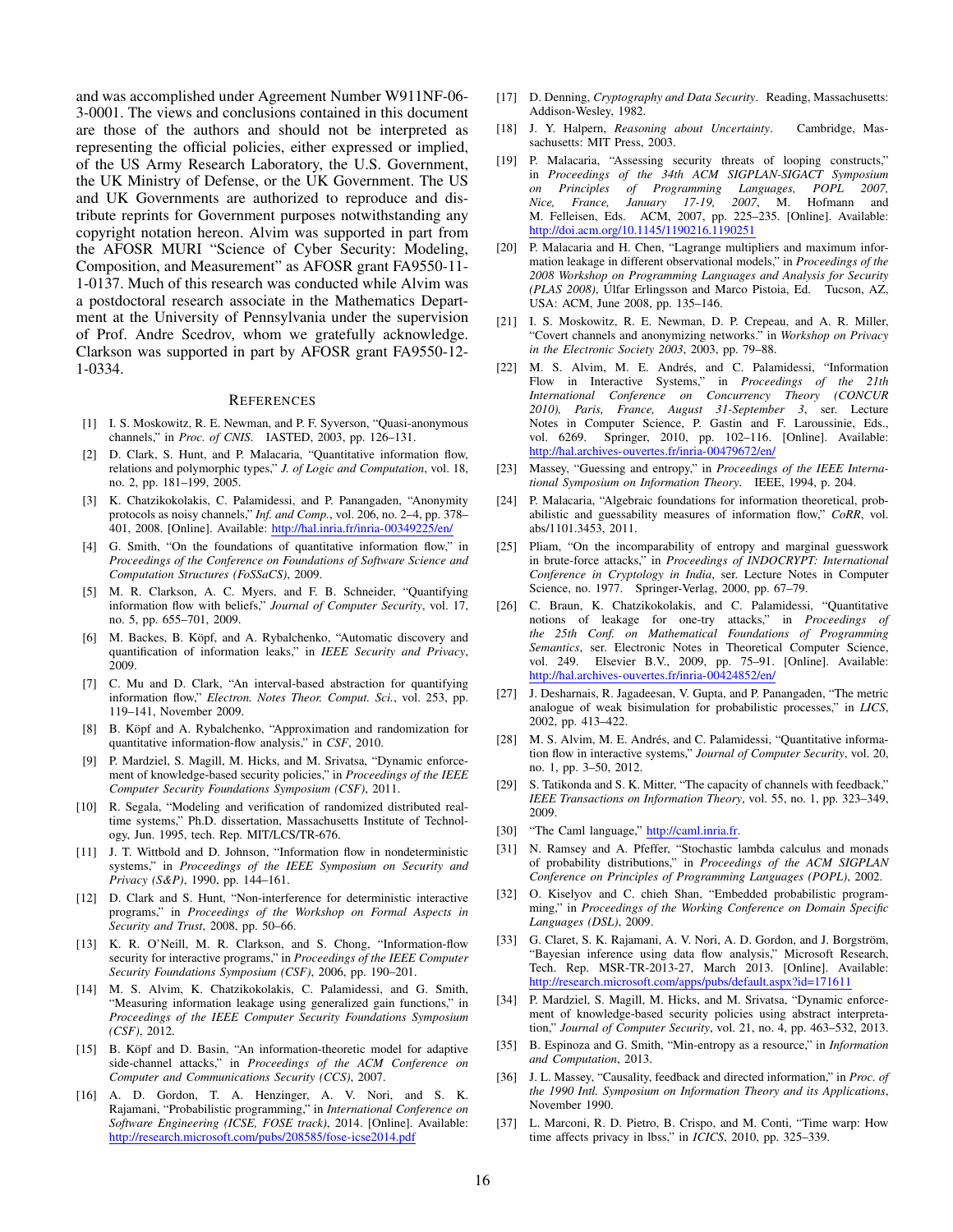- <span id="page-16-1"></span>[38] R. Shokri, G. Theodorakopoulos, J.-Y. L. Boudec, and J.-P. Hubaux, "Quantifying location privacy," in *Proceedings of the IEEE Symposium on Security and Privacy (S&P)*, 2011.
- <span id="page-16-2"></span>[39] R. Shokri, G. Theodorakopoulos, C. Troncoso, J.-P. Hubaux, and J.-Y. L. Boudec, "Protecting location privacy: optimal strategy against localization attacks," in *Proceedings of the ACM Conference on Computer and Communications Security (CCS)*, 2012, pp. 617–627.
- <span id="page-16-3"></span>[40] A. McIver and C. Morgan, *Abstraction, Refinement and Proof for Probabilistic Systems*. New York: Springer, 2005.

## APPENDIX

## <span id="page-16-0"></span>*A. Making the context of an execution explicit*

Here we further develop Section [III-E](#page-3-1) to elucidate the interactions between a system and its context during an execution. We show how to, starting from a probabilistic automaton describing system execution, make the context explicit. We also show that probabilistic contexts can be captured, without loss of generality, as probability distributions on deterministic strategies for generating high and low inputs.

Recall that a fully probabilistic automaton induces a joint probability distribution  $Pr(h^T, \ell^T, o^T)$  describing the complete behavior of the system's executions after  $T$  time steps:

<span id="page-16-4"></span>
$$
\Pr(h^T, \ell^T, o^T) = \prod_{t=1}^T [\Pr(h_t \mid h^{t-1}, \ell^{t-1}, o^{t-1})
$$
  
 
$$
\Pr(\ell_t \mid \ell^{t-1}, o^{t-1})
$$
  
 
$$
\Pr(o_t \mid h^t, \ell^t, o^{t-1})].
$$
 (2)

The distribution  $Pr$ , however, is defined over the history of high inputs, low inputs and observables only, and does not explicitly model how the context generates high inputs and adversary actions. To address this limitation, we introduce strategy functions to represent the behavior of the context. At each time step t, a high-input strategy function  $\eta_t$  takes the history  $h^{t-1}$ ,  $\ell^{t-1}$ ,  $o^{t-1}$  of high inputs, low inputs and observables so far and produces a high input  $h_t$ . Similarly, an action strategy function  $\alpha_t$  takes the public history  $\ell^{t-1}$ ,  $o^{t-1}$ of low inputs and observables so far and produces a low input  $\ell_t$  (or an exploit). The context of the system execution can be modeled by assuming that strategy functions are deterministic and defining two families of probability distributions  $\{\Pr(\eta_t \mid \eta^{t-1})\}_{t=1}^T$  and  $\{\Pr(\alpha_t \mid \alpha^{t-1})\}_{t=1}^T$  representing the probability, at each time step, of any particular highinput strategy function and action strategy function to be used in generating a high input and an action for the system. The context, hence, is defined as a pair of random variables capturing the distribution over deterministic high-input strategy functions and deterministic action strategy functions.

Adapting equation [\(2\)](#page-2-4), however, to make explicit the random variables modeling context of execution is not straightforward: as shown by Alvim et al. [\[28\]](#page-15-22), equation [\(2\)](#page-2-4) does not define a channel that is invariant with respect to the distribution on low and high inputs. Such a channel is required by classic information-theoretic metrics of maximum leakage. To address this problem, in the following we employ a technique proposed by Tatikonda and Mitter [\[29\]](#page-15-23) and applied by Alvim et al. [\[28\]](#page-15-22) to interactive systems.

To completely describe the behavior of executions after  $T$  time steps we define a joint probability distribution  $Q(\eta^T, \alpha^T, h^T, \bar{\ell}^T, \sigma^T)$  that extends [\(2\)](#page-2-4) to also include the random variables for high-input strategy functions and action strategy functions. The distribution Q is said to be *consistent* with respect to a scenario if it appropriately captures the interrelation among the system and its context in accordance to Figure [2.](#page-2-3)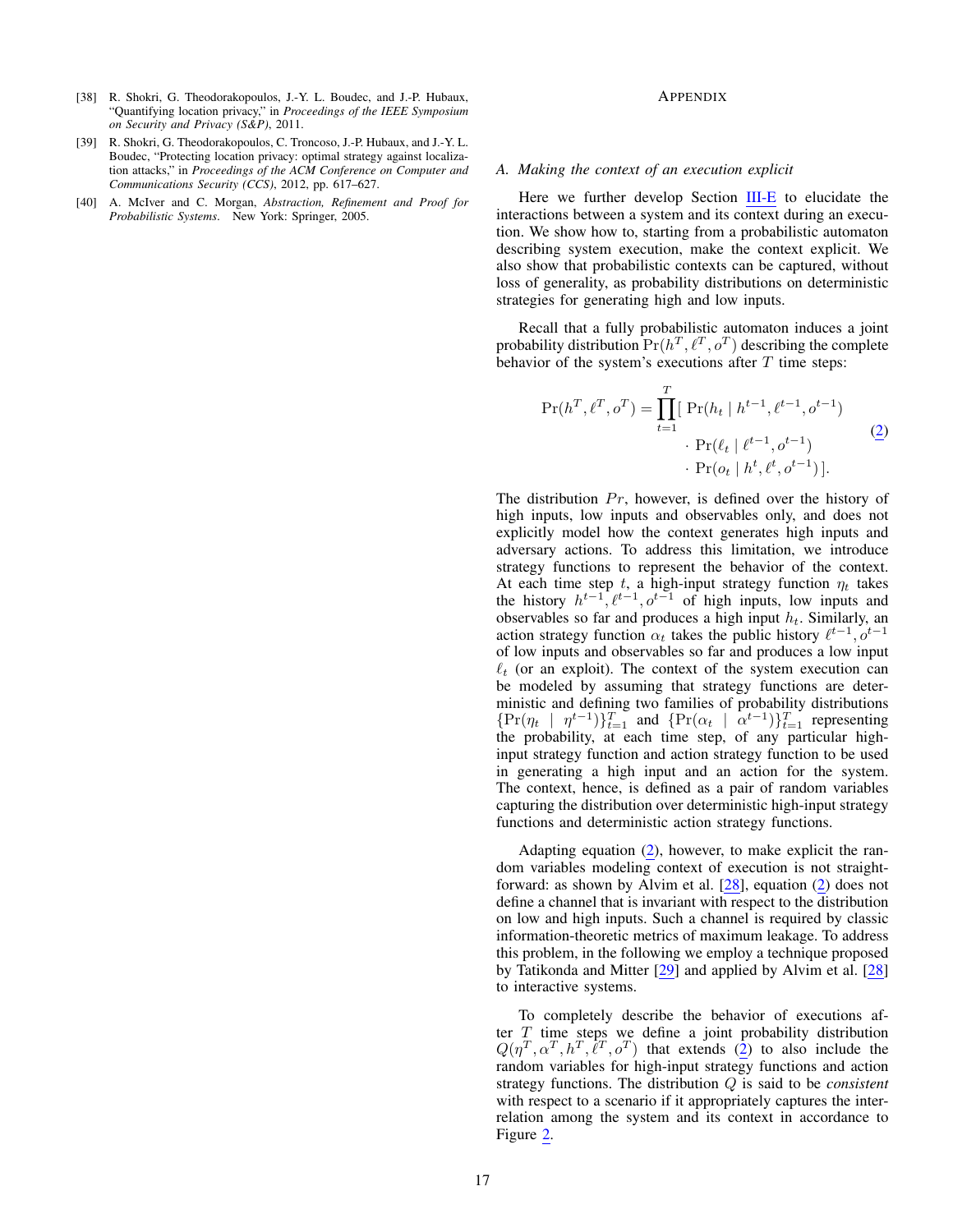**Definition 10.** A measure  $Q(\eta^T, \alpha^T, h^T, \ell^T, \sigma^T)$  is *consistent* with respect to a context described by a family of probability distributions on high-input strategy functions  $\{Pr(\eta_t | \theta)$  $(\eta^{t-1})\}_{t=1}^T$  and by a family of probability distributions on action strategy functions  $\{\Pr(\alpha_t | \alpha^{t-1})\}_{t=1}^T$ , and to a system described by a family of probability distributions  $\{Pr(o_t |$  $h^t, \ell^t, o^{t-1})\}_{t=1}^T$  describing the system if, for each t:

- 1) There is no feedback from the system to the high-input strategy function:  $Q(\eta_t | \eta^{t-1}, \alpha^{\overline{t}-1}, h^{t-1}, \ell^{t-1}, \alpha^{t-1}) =$  $\Pr(\eta_t | \eta^{t-1}).$
- 2) There is no feedback from the system to the action strategy function:  $Q(\alpha_t | \eta^t, \alpha^{t-1}, h^{t-1}, \ell^{t-1}, o^{t-1}) =$  $Pr(\alpha_t | \alpha^{t-1}).$
- 3) The high input is a deterministic function of past high inputs, low inputs, and observable outputs:  $Q(h_t |$  $\eta^{\bar{t}}, \alpha^t, h^{t-1}, \ell^{t-1}, o^{t-1}) \quad = \quad \delta_{\{\eta_t(h^{t-1},\ell^{t-1},o^{t-1})\}}(h_t),$ where  $\delta$  is a point-mass distribution  $\frac{11}{1}$  $\frac{11}{1}$  $\frac{11}{1}$ .
- 4) The low input is a deterministic function of past low inputs, and observable outputs:  $Q(\ell_t \quad | \quad \eta^t, \alpha^t, h^t, \ell^{\overline{t}-1}, o^{t-1}) \quad = \quad \delta_{\{\alpha_t(\ell^{t-1}, o^{t-1})\}}(\ell_t),$ where  $\delta$  is a point-mass distribution.
- 5) The probabilistic mapping from high inputs and low inputs to observables is preserved as in the original system:  $Q(o_t | \eta^t, \alpha^t, h^t, \ell^t, o^{t-1}) = Pr(o_t | h^t, \ell^t, o^{t-1}).$

Before continuing, we introduce some notation. We will use  $\eta^t(h^{t-1}, \ell^{t-1}, o^{\overline{t}-1})$  to denote the H-valued t-tuple  $(\eta_1(\epsilon, \epsilon), \eta_1(h^1, \ell^1, o^1), \dots, \eta_t(h^{t-1}, \ell^{t-1}, o^{t-1}))$ . Similarly, we will denote by  $\alpha^t(\ell^{t-1}, o^{t-1})$  the *L*-valued t-tuple  $(\alpha_1(\epsilon, \epsilon), \alpha_1(\ell^1, o^1), \ldots, \alpha_t(\ell^{t-1}, o^{t-1})).$ 

Our first result (Theorem [1\)](#page-3-3) shows that, once fixed a system and a context, there exists a unique consistent measure Q. Moreover, this Q lifts the information-theoretic channel corresponding to the system (which takes high and low inputs and produces observables) to an equivalent channel (represented as the outer dashed-box labeled as *scenario* in Figure [2\)](#page-2-3), whose inputs are high-input strategy functions and action strategy functions, and whose outputs are observables. The lifted channel, defined in [\(6\)](#page-16-4), describes the occurrence of high input and low input values in terms of the strategy functions that would generate exactly those inputs, as given by formulas [\(7\)](#page-17-1) and [\(8\)](#page-17-2). Because strategy functions are deterministic, this description is unique.

**Theorem [1.](#page-3-3)** Given a family of distributions  $\{Pr(\eta_t | \theta)$  $(n<sup>t-1</sup>)$ }<sup>T</sup><sub>t=1</sub> *on high-input strategy functions, a family of distributions*  $\{Pr(\alpha_t \mid \alpha^{t-1})\}_{t=1}^T$  *on action strategy functions,* and a channel  $\{ \Pr(o_t | h^t, \ell^t, o^{t-1}) \}_{t=1}^T$  there exists only one *consistent measure*  $Q(\eta^T, \alpha^T, h^T, \ell^T, \sigma^T)$ *.* 

*Furthermore, the channel from*  $\eta^T$  and  $\alpha^T$  to  $o^T$  is given by *the following family of probability distributions, parametrized by*  $1 \leq t \leq T$ *:* 

$$
Q(o_t | \eta^t, \alpha^t, o^{t-1}) = \Pr(o_t | \hat{h}^{t-1}, \hat{\ell}^{t-1}, o^{t-1}), \quad (6)
$$

*where*

$$
\hat{\hat{h}}^t = \eta^t(\hat{\hat{h}}^{t-1}, \hat{\hat{\ell}}^{t-1}, o^{t-1}), \quad \hat{\hat{\ell}}^t = \alpha^t(\hat{\hat{\ell}}^{t-1}, o^{t-1}), \quad (7)
$$

$$
\hat{\hat{h}}_1 = \eta_1(\epsilon, \epsilon, \epsilon), \quad \hat{\hat{\ell}}_1 = \alpha_1(\epsilon, \epsilon). \quad (8)
$$

<span id="page-17-3"></span><span id="page-17-2"></span><span id="page-17-1"></span>
$$
\hat{\hat{h}}_1 = \eta_1(\epsilon, \epsilon, \epsilon), \quad \hat{\hat{\ell}}_1 = \alpha_1(\epsilon, \epsilon). \tag{8}
$$

*Proof:* We start by defining  $Q(\eta^T, \alpha^T, h^T, \ell^T, \sigma^T)$  as follows.

$$
Q(\eta^T, \alpha^T, h^T, \ell^T, \sigma^T) = \prod_{t=1}^T [\Pr(\eta_t | \eta^{t-1}) \cdot \Pr(\alpha_t | \alpha^{t-1})
$$

$$
\cdot \delta_{\{\eta_t(h^{t-1}, \ell^{t-1}, \sigma^{t-1})\}}(h_t)
$$

$$
\cdot \delta_{\{\alpha_t(\ell^{t-1}, \sigma^{t-1})\}}(\ell_t)
$$

$$
\cdot \Pr(o_t | h^t, \ell^t, \sigma^{t-1})] \tag{9}
$$

For finite, the measure Q exists because it is the interconnection of a countable number existing probability distributions (a particular case of a more general result for stochastic kernels  $[29]$ ). This  $Q$  is consistent and, by construction, it is also unique.

We now determine the channel from  $\eta^T$  and  $\alpha^T$  to  $\sigma^T$ . For each combination of  $\eta^t$ ,  $\alpha^t$ , and  $\sigma^t$ , we can derive the following.

$$
Q(\eta^t, \alpha^t, o^t)
$$
  
= (by the laws of probability)  

$$
\sum_{h^t, \ell^t} Q(\eta^t, \alpha^t, h^t, \ell^t, o^t)
$$
  
= (by (9))  

$$
\sum_{h^t, \ell^t} \prod_{i=1}^t \left[ \Pr(\eta_i \mid \eta^{i-1}) \cdot \Pr(\alpha_i \mid \alpha^{i-1}) - \delta_{\{\eta_i(h^{i-1}, \ell^{i-1}, o^{i-1})\}}(h_i) \cdot \delta_{\{\alpha_i(\ell^{i-1}, o^{i-1})\}}(\ell_i) - \Pr(o_i \mid h^i, \ell^i, o^{i-1})\right]
$$

 $=$  (making explicit the  $t^{th}$  term in the product)

$$
\sum_{h^t, \ell^t} \left[ \Pr(\eta_t \mid \eta^{t-1}) \cdot \Pr(\alpha_t \mid \alpha^{t-1}) - \delta_{\{\eta_t(h^{t-1}, \ell^{t-1}, o^{t-1})\}}(h_t) \cdot \delta_{\{\alpha_t(\ell^{t-1}, o^{t-1})\}}(\ell_t) - \Pr(o_t \mid h^t, \ell^t, o^{t-1}) - \prod_{i=1}^{t-1} \left[ \Pr(\eta_i \mid \eta^{i-1}) \cdot \Pr(\alpha_i \mid \alpha^{i-1}) - \delta_{\{\eta_i(h^{i-1}, \ell^{i-1}, o^{i-1})\}}(h_i) \cdot \delta_{\{\alpha_i(\ell^{i-1}, o^{i-1})\}}(\ell_i) - \Pr(o_i \mid h^i, \ell^i, o^{i-1}) \right] \right]
$$

 $=$  (by definition of  $\delta$ )

$$
\sum_{h^t, \ell^t} \left[ \Pr(\eta_t \mid \eta^{t-1}) \cdot \Pr(\alpha_t \mid \alpha^{t-1}) \right. \\ \left. \cdot \Pr(\alpha_t \mid \eta_t(h^{t-1}, \ell^{t-1}, o^{t-1}), \alpha_t(\ell^{t-1}, o^{t-1}), o^{t-1}) \right. \\ \left. \cdot \prod_{i=1}^{t-1} \left[ \Pr(\eta_i \mid \eta^{i-1}) \cdot \Pr(\alpha_i \mid \alpha^{i-1}) \right. \\ \left. \cdot \delta_{\{\eta_i(h^{i-1}, \ell^{i-1}, o^{i-1})\}}(h_i) \cdot \delta_{\{\alpha_i(\ell^{i-1}, o^{i-1})\}}(\ell_i) \right. \\ \left. \cdot \Pr(o_i \mid h^i, \ell^i, o^{i-1}) \right] \right]
$$

 $=$  (moving terms out of the summation using  $(7)$ )  $Pr(o_t | \hat{h}^{t-1}, \hat{\ell}^{t-1}, o^{t-1}) \cdot Pr(\eta_t | \eta^{t-1}) \cdot Pr(\alpha_t | \alpha^{t-1})$ 

<span id="page-17-0"></span><sup>&</sup>lt;sup>11</sup>A point-mass distribution  $\delta_{\{x\}}(y)$ , also called a *Dirac* distribution, takes value 1 if  $y = x$  and 0 otherwise.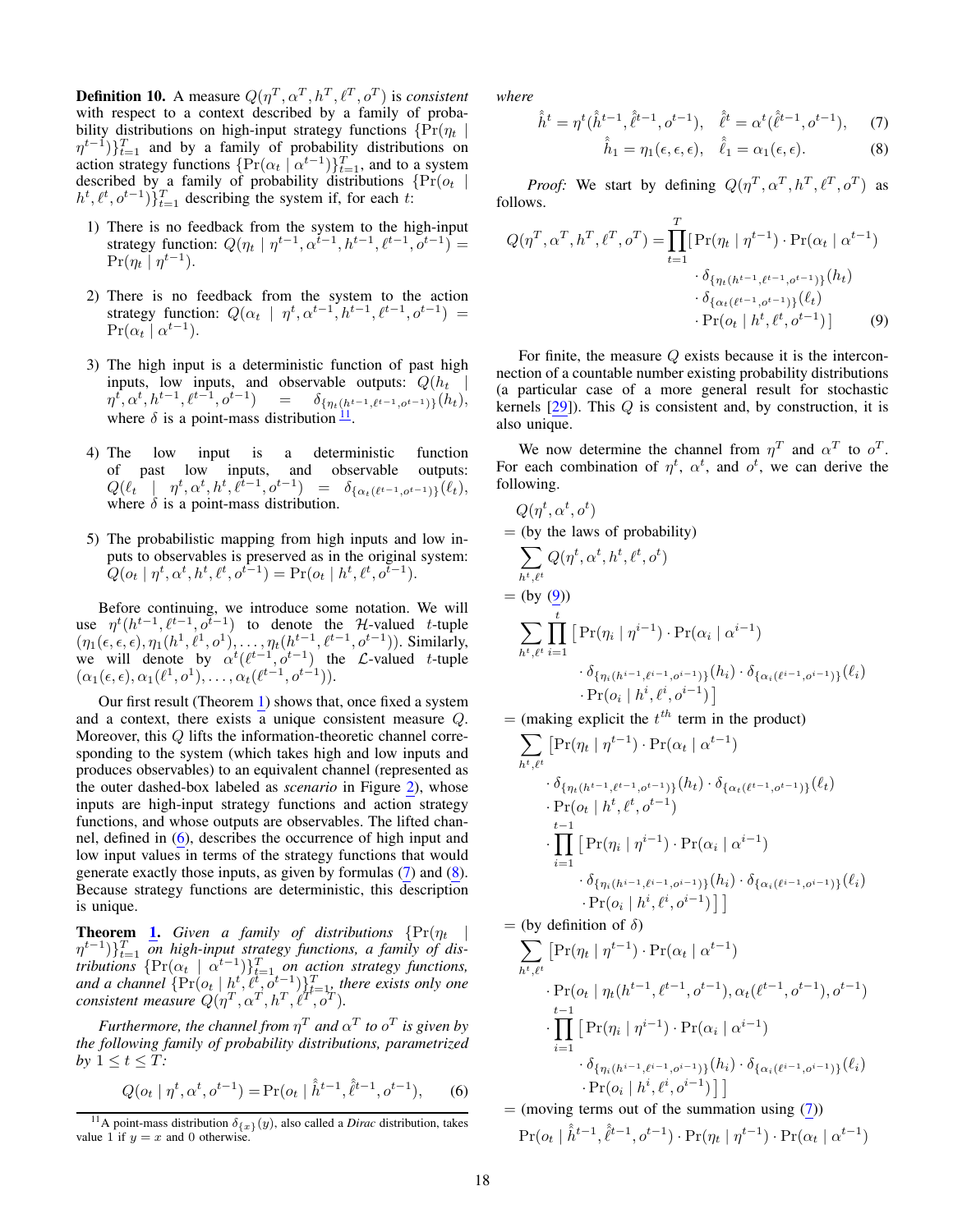$$
\sum_{h^{t-1}, \ell^{t-1}} \prod_{i=1}^{t-1} \left[ \Pr(\eta_i \mid \eta^{i-1}) \cdot \Pr(\alpha_i \mid \alpha^{i-1}) \right. \\ \left. \qquad \qquad \delta_{\{\eta_i(h^{i-1}, \ell^{i-1}, o^{i-1})\}}(h_i) \right. \\ \left. \qquad \qquad \delta_{\{\alpha_i(\ell^{i-1}, o^{i-1})\}}(\ell_i) \cdot \Pr(o_i \mid h^i, \ell^i, o^{i-1}) \right]
$$
\n= (by definition of *Q*)  
\n
$$
\Pr(o_t \mid \hat{h}^{t-1}, \hat{\ell}^{t-1}, o^{t-1}) \cdot \Pr(\eta_t \mid \eta^{t-1}) \cdot \Pr(\alpha_t \mid \alpha^{t-1})
$$
\n
$$
\cdot Q(\eta^{t-1}, \alpha^{t-1}, o^{t-1})
$$

 $=$  (by definition of  $Q$  and the chain rule)  $\Pr(o_t \mid \hat{\hat{h}}^t, \hat{\hat{\ell}}^t, o^{t-1}) \cdot Q(\eta^t, \alpha^t, o^{t-1})$ 

And then we can conclude:

$$
Q(o_t | \eta^t, \alpha^t, o^{t-1})
$$
  
= (by definition of conditional probability)  

$$
Q(\eta^t, \alpha^t, o^t) / Q(\eta^t, \alpha^t, o^{t-1})
$$
  
= (from (10))  

$$
Pr(o_t | \hat{h}^{t-1}, \hat{\ell}^{t-1}, o^{t-1}).
$$

Our second result (Theorem [2\)](#page-3-0) shows that our model's use of deterministic strategies is not a fundamental restriction, since probabilistic strategies can be modeled by probability distributions on deterministic strategies. Moreover, the result shows how to, given a probabilistic automaton, define the random variables that make the context of the execution explicit. Before we prove Theorem [2,](#page-3-0) though, we need to state the following auxiliary result.

<span id="page-18-3"></span>**Lemma 2.** *Let*  $X, Y$  *be non-empty finite sets, and let*  $\tilde{x} \in$  $\mathcal{X}, \tilde{y} \in \mathcal{Y}$ *. Let*  $q : \mathcal{X} \times \mathcal{Y} \rightarrow [0, 1]$  *be a function such that, for every*  $x \in \mathcal{X}$ , we have  $\sum_{y \in \mathcal{Y}} q(x, y) = 1$ . Then

$$
\sum_{\substack{f \in \mathcal{X} \to \mathcal{Y} \\ f(\tilde{x}) = \tilde{y}}} \prod_{x \in \mathcal{X}} q(x, f(x)) = q(\tilde{x}, \tilde{y}).
$$

*Proof:* By induction on the elements of  $X$ .

*Base case:*  $\mathcal{X} = {\tilde{x}}$ . In this case:

$$
\sum_{\substack{f \in \mathcal{X} \to \mathcal{Y} \\ f(\tilde{x}) = \tilde{y}}} \prod_{x \in \mathcal{X}} q(x, f(x))
$$
\n= (expanding the formula)  
\n
$$
q(\tilde{x}, f(\tilde{x}))
$$
\n= (by definition)  
\n
$$
q(\tilde{x}, \tilde{y}).
$$

*Inductive case:*  $\mathcal{X} = \mathcal{X}' \cup \{\mathring{x}\}\$ , where  $\tilde{x} \in \mathcal{X}'$  and  $\mathring{x} \notin \mathcal{X}'$ . In this case:

$$
\sum_{\substack{f \in \mathcal{X}' \cup \{\hat{x}\} \to \mathcal{Y} \ x \in \mathcal{X} \cup \{\hat{x}\} \\ f(\hat{x}) = \tilde{y}}} \prod_{q(x, f(x)) \neq \emptyset} q(x, f(x))
$$
\n= (by distributivity)

$$
\left(\sum_{\substack{f \in \mathcal{X}^{\prime} \to \mathcal{Y} \\ f(\tilde{x}) = \tilde{y}}}\prod_{x \in \mathcal{X}} q(x, f(x)) \right) \cdot \left(\sum_{g \in \{\tilde{x}\} \to \mathcal{Y}} q(\tilde{x}, g(\tilde{x}))\right)
$$
\n
$$
= \left(\sum_{\substack{f \in \mathcal{X}^{\prime} \to \mathcal{Y} \\ f(\tilde{x}) = \tilde{y} \\ g(\tilde{x}) = \tilde{y}}}\prod_{x \in \mathcal{X}} q(x, f(x)) \right) \cdot \left(\sum_{y \in \mathcal{Y}} q(\tilde{x}, y)\right)
$$
\n
$$
= \left(\text{by the assumption on } q\right)
$$
\n
$$
\left(\sum_{\substack{f \in \mathcal{X}^{\prime} \to \mathcal{Y} \\ f(\tilde{x}) = \tilde{y} \\ g(\tilde{x}, \tilde{y}) = \tilde{y}}}\prod_{x \in \mathcal{X}} q(x, f(x)) \right) \cdot 1
$$

Theorem [2.](#page-3-0) *Consider a fully probabilistic automaton inducing a joint probability distribution*  $Pr(h^t, \ell^t, o^t)$ ,  $1 \le t \le T$  *on high-input, low-input, and observable-output traces. It is always possible to instantiate the model of in Figure [2](#page-2-3) and build a* consistent probability distribution  $Q(\eta^T, \alpha^T, \overline{h}^T, \ell^T, o^T)$ *that corresponds to the automaton in the sense that, for every*  $1 \leq t \leq T$ ,  $h^t$ ,  $\ell^t$ ,  $o^t$ , the equality  $Q(h^t, \ell^t, o^t) = \Pr(h^t, \ell^t, o^t)$ *holds.*

*Moreover, the context of the execution, which is embedded in* Q*, is determined as follows.*

• The family of distributions  $\{ \Pr(\eta_t | \eta^{t-1}) \}_{t=1}^T$  on deter*ministic high-input strategy functions is given by*

$$
\Pr(\eta_1) = \Pr(\eta_1(\epsilon, \epsilon, \epsilon)),\tag{11}
$$

<span id="page-18-1"></span> $\blacksquare$ 

*and, for*  $2 \le t \le T$ *,* 

$$
\Pr(\eta_t \mid \eta^{t-1}) = \prod_{\ell^{t-1}, o^{t-1}} \Pr(\hat{h}_t \mid \hat{h}^{t-1}, \ell^{t-1}, o^{t-1}), \tag{12}
$$

*where*

<span id="page-18-0"></span> $(10)$ 

<span id="page-18-4"></span>
$$
\hat{h}^t = \eta^t(\hat{h}^{t-1}, \ell^{t-1}, o^{t-1}),
$$
  

$$
\hat{h}_t = \eta_t(\hat{h}^{t-1}, \ell^{t-1}, o^{t-1}), \text{ and}
$$
  

$$
\hat{h}_1 = \eta_1(\epsilon, \epsilon, \epsilon).
$$

• *The family of distributions*  $\{ \Pr(\alpha_t | \alpha^{t-1}) \}_{t=1}^T$  *on deterministic action strategy functions is given by*

<span id="page-18-5"></span><span id="page-18-2"></span>
$$
Pr(\alpha_1) = Pr(\alpha_1(\epsilon, \epsilon))
$$
\n(13)

*and, for*  $2 \le t \le T$ *,* 

$$
\Pr(\alpha_t \mid \alpha^{t-1}) = \prod_{o^{t-1}} \Pr(\hat{\ell}_t \mid \hat{\ell}^{t-1}, o^{t-1}), \qquad (14)
$$

*where*

$$
\begin{aligned}\n\hat{\ell}^t &= \alpha^t(\hat{\ell}^{t-1}, o^{t-1}), \\
\hat{\ell}_t &= \alpha_t(\hat{\ell}^{t-1}, o^{t-1}), \text{ and} \\
\hat{\ell}_1 &= \alpha_1(\epsilon, \epsilon).\n\end{aligned}
$$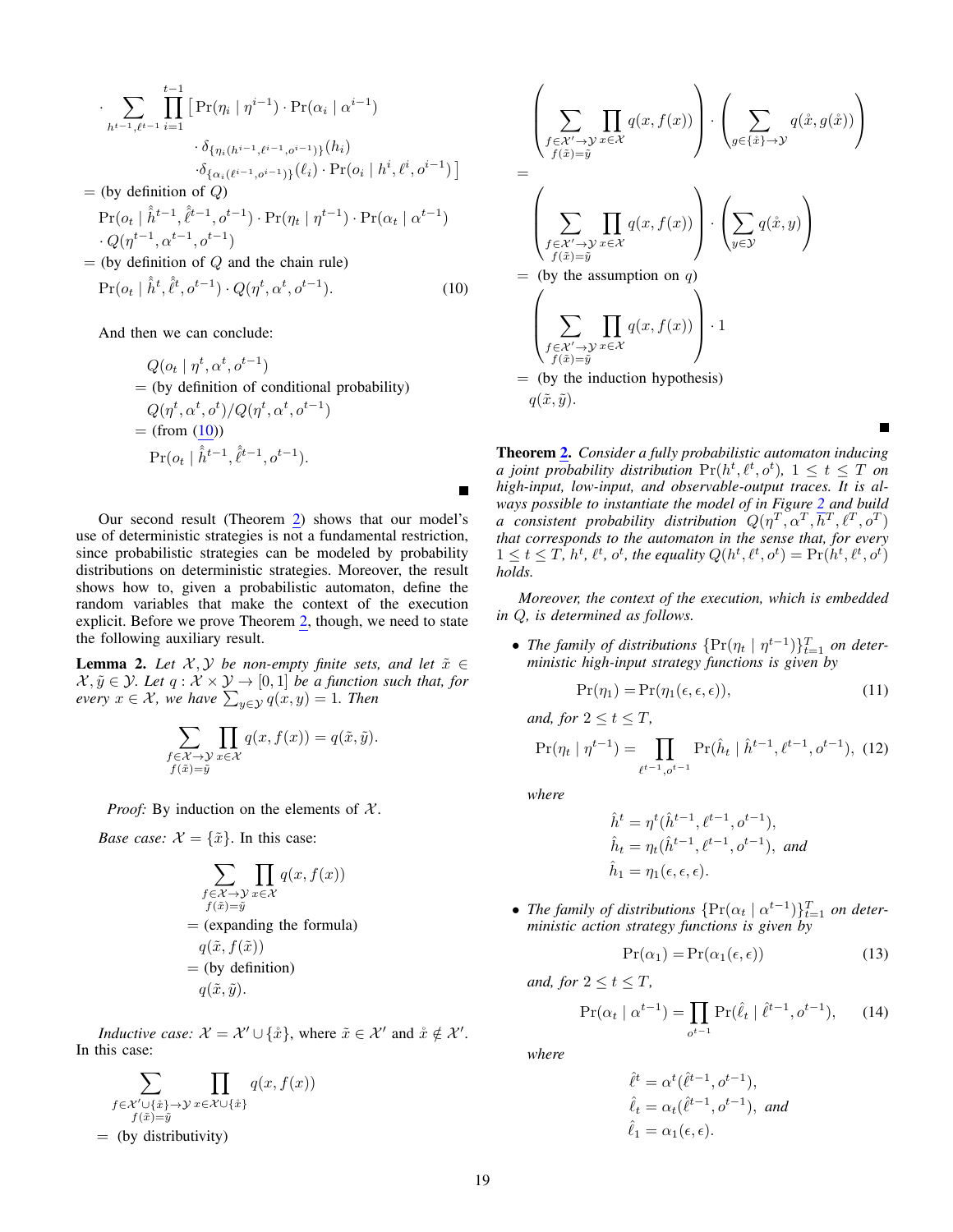*Proof:* By the laws of probability,  $Q(h^t, \ell^t, o^t)$  =  $\sum_{\eta^t, \alpha^t} Q(\eta^t, \alpha^t, h^t, \ell^t, o^t)$  $\sum$ ), and we proceed to show that  $\int_{\eta^t, \alpha^t} Q(\eta^t, \alpha^t, h^t, \ell^t, o^t) = \Pr(h^t, \ell^t, o^t)$  by induction on t.

Base case: t = 1.  
\n
$$
\sum_{\eta^1, \alpha^1} Q(\eta^1, \alpha^1, h^1, \ell^1, o^1)
$$
\n= (by definition of history)  
\n
$$
\sum_{\eta_1, \alpha_1} Q(\eta_1, \alpha_1, h_1, \ell_1, o_1)
$$
\n= (by the chain rule)  
\n
$$
\sum_{\eta_1, \alpha_1} [Q(\eta_1 \mid \epsilon, \epsilon, \epsilon, \epsilon, \epsilon) \cdot Q(\alpha_1 \mid \eta_1, \epsilon, \epsilon, \epsilon, \epsilon)
$$
\n•  $Q(h_1 \mid \eta_1, \alpha_1, \epsilon, \epsilon, \epsilon) \cdot Q(\ell_1 \mid \eta_1, \alpha_1, h_1, \epsilon, \epsilon)$   
\n•  $Q(o_1 \mid \eta_1, \alpha_1, h_1, \ell_1, \epsilon)$ ]  
\n= (because Q is consistent)  
\n
$$
\sum_{\eta_1, \alpha_1} [Pr(\eta_1 \mid \epsilon) \cdot Pr(\alpha_1 \mid \epsilon) \cdot \delta_{\{\eta_1(\epsilon, \epsilon, \epsilon)\}}(h_1)
$$
\n•  $\delta_{\{\alpha_1(\epsilon, \epsilon)\}}(l_1) \cdot Pr(o_1 \mid h^1, \ell^1, \epsilon)$ ]  
\n= (by definition of Pr from (11) and (13))  
\n
$$
\sum_{\eta_1, \alpha_1} [Pr(\eta_1(\epsilon, \epsilon, \epsilon)) \cdot Pr(\alpha_1(\epsilon, \epsilon)) \cdot \delta_{\{\eta_1(\epsilon, \epsilon, \epsilon)\}}(h_1)
$$
\n•  $\delta_{\{\alpha_1(\epsilon, \epsilon\}}(\ell_1) \cdot Pr(o_1 \mid h_1, \ell_1)]$   
\n= (by definition of δ)  
\n
$$
Pr(h_1) \cdot Pr(\ell_1) \cdot Pr(o_1 \mid h_1, \ell_1)
$$
  
\n= (by the chain rule, since  $l_1$  is independent from  $h_1$ )  
\n
$$
Pr(h_1, \ell_1, o_1)
$$
  
\n= (by the definition of history)  
\n
$$
Pr(h_1^1, \ell^1, o^1)
$$

*Inductive case:*  $2 \le t \le T$  $2 \le t \le T$ . We start by using Lemma 2 to derive auxiliary equality [\(18\)](#page-19-0) below. For any  $2 \le t \le T$ , consider fixed  $\eta^{t-1}$  and  $\alpha^{t-1}$ . We can then derive the following.

$$
\sum_{\substack{\eta_t, \alpha_t \\ \eta_t(h^{t-1}, \ell^{t-1}, o^{t-1}) = h_t \\ \alpha_t(\ell^{t-1}, o^{t-1}) = \ell_t}} \Pr(\eta_t | \eta^{t-1}) \cdot \Pr(\alpha_t | \alpha^{t-1})
$$

 $=$  (by definition of Pr from  $(12)$  and  $(14)$ )

$$
\sum_{\substack{\eta_t(h^{t-1}, \ell^{t-1}, o^{t-1}) = h_t \\ \alpha_t(\ell^{t-1}, o^{t-1}) = \ell_t}} \left[ \prod_{\ell'^{t-1}, o'^{t-1}} \Pr(\hat{h}_t | \hat{h}^{t-1}, \ell'^{t-1}, o'^{t-1}) \right] \\ \cdot \prod_{o'^{t-1}} \Pr(\hat{\ell}_t | \hat{\ell}^{t-1}, o'^{t-1}) \left]
$$

= (joining the productories)

<span id="page-19-1"></span>
$$
\sum_{\substack{\eta_t(\hat{h}^{t-1}, \ell^{t-1}, o^{t-1}) = h_t \\ \alpha_t(\ell^{t-1}, o^{t-1}) = \ell_t}} \prod_{\ell^{t-1}, o^{t-1}} [\Pr(\hat{h}_t \mid \hat{h}^{t-1}, \ell^{t-1}, o^{t-1}) \\ \cdots \prod_{\alpha_t(\ell^{t-1}, o^{t-1}) = \ell_t} [\Pr(\hat{\ell}_t \mid \hat{\ell}^{t-1}, o^{t-1})] \tag{15}
$$

Since  $\eta^{t-1}$  and  $\alpha^{t-1}$  are fixed, the productory in [\(15\)](#page-19-1) is non-zero only when  $\ell'^{t-1} = \hat{\ell}^{t-1}$ . Moreover,  $\hat{\ell}^{t-1}$  is fully

determined by  $o^{t-1}$  and  $\alpha^{t-1}$  alone, so we can rewrite [\(15\)](#page-19-1) as follows.

$$
\sum_{\substack{\eta_t, \alpha_t \\ \alpha_t(\ell^{t-1}, \ell^{t-1}) = h_t}} \prod_{o'^{t-1}} [\Pr(\hat{h}_t | \hat{h}^{t-1}, \hat{\ell}^{t-1}, o'^{t-1})
$$
\n
$$
\xrightarrow{\alpha_t(\ell^{t-1}, o^{t-1}) = \ell_t} \cdot \Pr(\hat{\ell}_t | \hat{\ell}^{t-1}, o'^{t-1})]
$$
\n= (by the chain rule, and because  $\hat{\ell}^{t-1}$  independently from  $\hat{h}^t$ \n
$$
\sum_{\lambda} \prod_{v \in \hat{h}_t} \Pr(\hat{h}_t, \hat{\ell}_t | \hat{h}^{t-1}, \hat{\ell}^{t-1}, o'^{t-1})
$$

 $\hat{h}^t$ 

<span id="page-19-2"></span>
$$
\sum_{\substack{\eta_t, \alpha_t \\ \eta_t(h^{t-1}, \ell^{t-1}, o^{t-1}) = h_t \\ \alpha_t(\ell^{t-1}, o^{t-1}) = \ell_t}} \prod_{o'^{t-1}} \Pr(h_t, \ell_t \mid h^{s-1}, \ell^{s-1}, o^{s-1})
$$
\n(16)

Let us denote by  $\lambda_t$  a function of type  $\mathcal{H}^{t-1}\times\mathcal{L}^{t-s}\times\mathcal{O}^{t-1}\to$  $H \times \mathcal{L}$ . We can encapsulate in  $\lambda_t$  the conditions for both  $\eta_t$ and  $\alpha_t$ , rewriting then [\(16\)](#page-19-2) as follows.

$$
\sum_{\substack{\lambda_t \\ \lambda_t(h^{t-1}, \ell^{t-1}, o^{t-1}) = (h_t, \ell_t)}} \prod_{o^{t-1}} \Pr(\hat{h}_t, \hat{\ell}_t \mid \hat{h}^{t-1}, \hat{\ell}^{t-1}, o^{t-1})
$$
\n(17)

Considering a curried version of  $\lambda_t$  parametrized by  $\mathcal{H}^{t-1}$  ×  $\mathcal{L}^{t-1}$  we can see  $\lambda_t(h^{t-1}, \ell^{t-1}, \cdot)$  as a function of type  $\mathcal{O}^{t-1} \to \mathcal{H} \times \mathcal{L}$ . Then [17](#page-19-3) satisfies the hypothesis of Lemma [2,](#page-18-3) and we can then conclude that

<span id="page-19-3"></span><span id="page-19-0"></span>
$$
\sum_{\substack{\eta_t, \alpha_t \\ \alpha_t(t^{t-1}, \ell^{t-1}, o^{t-1}) = h_t \\ \alpha_t(\ell^{t-1}, o^{t-1}) = \ell_t}} \Pr(\eta_t | \eta^{t-1}) \cdot \Pr(\alpha_t | \alpha^{t-1})
$$
\n
$$
= (\text{by applying Lemma 2 to (17))}
$$
\n
$$
\Pr(h_t, \ell_t | \hat{h}^{t-1}, \hat{\ell}^{t-1}, o^{t-1}).
$$
\n(18)

We are now ready to complete the inductive step of our proof.

$$
\sum_{\eta^{t},\alpha^{t}} Q(\eta^{t}, \alpha^{t}, h^{t}, \ell^{t}, o^{t})
$$
\n= (by the chain rule)\n
$$
\sum_{\eta^{t},\alpha^{t}} [Q(\eta^{t-1}, \alpha^{t-1}, h^{t-1}, \ell^{t-1}, o^{t-1})
$$
\n
$$
\cdot Q(\eta_{t} | \eta^{t-1}, \alpha^{t-1}, h^{t-1}, \ell^{t-1}, o^{t-1})
$$
\n
$$
\cdot Q(\alpha_{t} | \eta^{t}, \alpha^{t-1}, h^{t-1}, \ell^{t-1}, o^{t-1})
$$
\n
$$
\cdot Q(h_{t} | \eta^{t}, \alpha^{t}, h^{t-1}, \ell^{t-1}, o^{t-1})
$$
\n
$$
\cdot Q(\ell_{t} | \eta^{t}, \alpha^{t}, h^{t}, \ell^{t-1}, o^{t-1})
$$
\n
$$
\cdot Q(o_{t} | \eta^{t}, \alpha^{t}, h^{t}, \ell^{t}, o^{t-1})]
$$
\n= (because Q is consistent)\n
$$
\sum_{\eta^{t},\alpha^{t}} [Q(\eta^{t-1}, \alpha^{t-1}, h^{t-1}, \ell^{t-1}, o^{t-1}) \cdot \Pr(\eta_{t} | \eta^{t-1})
$$
\n
$$
\cdot \Pr(\alpha_{t} | \alpha^{t-1}) \cdot \delta_{\{\eta_{t}(h^{t-1}, \ell^{t-1}, o^{t-1})\}}(h_{t})
$$
\n
$$
\cdot \delta_{\{\alpha_{t}(\ell^{t-1}, o^{t-1})\}}(\ell_{t}) \cdot \Pr(o_{t} | h^{t}, \ell^{t}, o^{t-1})]
$$
\n= (by definition of  $\delta$ )\n
$$
\sum_{\eta^{t},\alpha^{t}} [Q(\eta^{t-1}, \alpha^{t-1}, h^{t-1}, h^{t-1}, \ell^{t-1}, o^{t-1})]
$$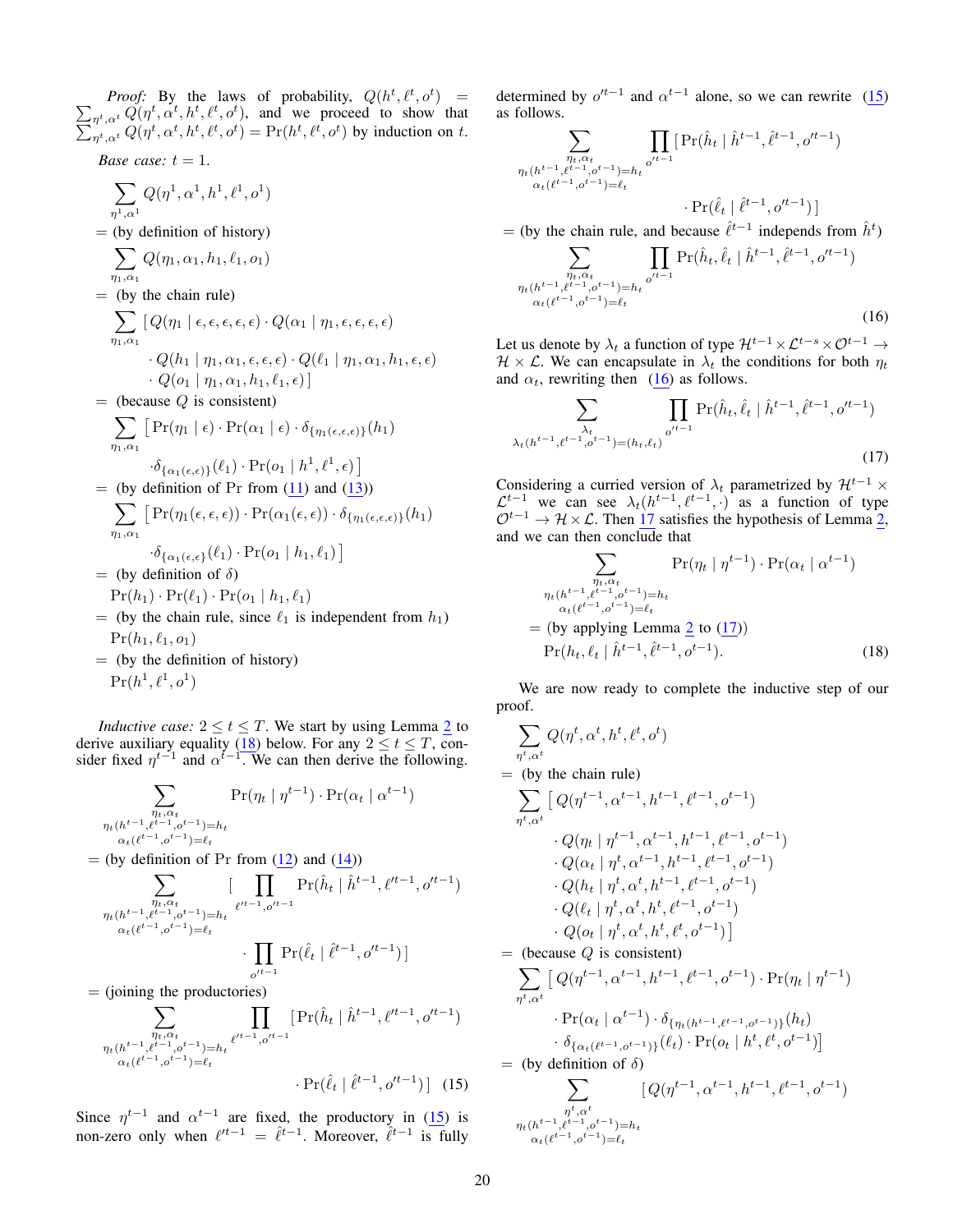$$
\cdot \Pr(\eta_t | \eta^{t-1})
$$
  
\n
$$
\cdot \Pr(\alpha_t | \alpha^{t-1})
$$
  
\n
$$
\cdot \Pr(o_t | h^t, \ell^t, o^{t-1})
$$

= (reorganizing the summation)  $\sum$  $\eta^{t-1}$  $\alpha^{t-1}$  $[Q(\eta^{t-1}, \alpha^{t-1}, h^{t-1}, \ell^{t-1}, o^{t-1}) \cdot \Pr(o_t | h^t, \ell^t, o^{t-1})]$  $\cdot$   $\sum$  $\overline{\eta_t, \alpha_t}$  $\eta_t(h^{t-1}, \ell^{t-1}, o^{t-1}) = h_t$  $\alpha_t(\ell^{t-1},o^{t-1}) = \ell_t$  $Pr(\eta_t | \eta^{t-1}) \cdot Pr(\alpha_t | \alpha^{t-1})]$  $=$  (by [\(18\)](#page-19-0))  $\sum$  $\eta^{t-1}$  $\alpha^{t-1}$  $[Q(\eta^{t-1}, \alpha^{t-1}, h^{t-1}, \ell^{t-1}, o^{t-1}) \cdot Pr(o_t | h^t, \ell^t, o^{t-1})]$  $\cdot \Pr(h_t, \ell_t \mid h^{t-1}, \ell^{t-1}, o^{t-1})$ = (moving terms out of the summation)  $Pr(h_t, \ell_t | h^{t-1}, \ell^{t-1}, o^{t-1}) \cdot Pr(o_t | h^t, \ell^t, o^{t-1})$ 

$$
\sum_{\substack{\eta^{t-1} \\ \alpha^{t-1}}} Q(\eta^{t-1}, \alpha^{t-1}, h^{t-1}, \ell^{t-1}, o^{t-1})
$$
  
= (by the induction hypothesis)

- $Pr(h_t, \ell_t | h^{t-1}, \ell^{t-1}, o^{t-1}) \cdot Pr(o_t | h^t, \ell^t, o^{t-1})$  $\cdot \Pr(h^{t-1}, \ell^{t-1}, o^{t-1})$
- $=$  (by the chain rule)  $\Pr(h^t, \ell^t, o^t)$  $)$  (19)

## <span id="page-20-0"></span>*B. Memory Limited Adversaries*

Our general information metric from Section [IV-C](#page-5-0) is based on an adversary that can optimally consider past history. In addition, for any natural number  $M$  we can also consider optimal, albeit *memory-limited* adversaries whose action strategy takes in only the most recent  $M$  observations and low inputs. Let  $actf^{M}$  be the types for such strategies.

Definition 11. For a memory limit M, the *(memory limited) dynamic gain* in a model is the gain an optimal memory adversary is expected to achieve under a gain\_func. We will note this quantity as below:

$$
\mathbb{D}_{\text{gain\_func}}^{M}\left(\text{model}\right) \stackrel{\text{def}}{=} \max_{s \in \textit{actf}^{M}} \mathbb{E}\left[X_{\text{model gain\_func s}}\right]
$$

*1) Optimal (memory limited) adversary:* We will refer to  $opt\_strat_M:actf^M$  as an optimal memory limited action strategy. We can construct such as strategy by using a slight modification of the procedure give in Section [IV-C.](#page-5-0)

Let  $fM = fun 1 \rightarrow reverse$  (take M (reverse 1)) be a function that returns the length M suffix of a list (and *forgets* the rest). For every n, lows, obss in decreasing order of n and length of history, the decisions of such an optimal, though memory limited adversary, opt\_stratM, are constructed using the following modified definition:

G [n, fM lows, fM obss] def = max{ max e∈E E[Xgain <sup>|</sup> <sup>X</sup>fM hist.lows <sup>=</sup> fM lows, XfM hist.obss = fM obss, Xhist.atk = Some e], max l∈L E o←O n+ lows,obss(l) [G[n + 1, fM (lows @ [l]), fM (obss @ [o])]]}

$$
G^{\text{n}}\left[\text{rows, obs}\right] \stackrel{\text{def}}{=} \max\left\{ \max_{\substack{e \in \mathcal{E} \\ e \in \mathcal{E}}} \left\{ G_{\text{attack}}^{\text{n}}(\text{fM loss, fM obs, e}) \right\}, \quad \stackrel{\text{def}}{=} A \max_{\substack{e \in \mathcal{E} \\ \text{nax}} } \left\{ G_{\text{wait}}^{\text{n}}(\text{fM loss, fM obs, 1}) \right\} \right\} \quad \stackrel{\text{def}}{=} B
$$

$$
A^n \left[ \text{loss, obss} \right] \stackrel{\text{def}}{=} \\ \begin{cases} \text{Attack } \text{argmax } G^n_{\text{attack}}(\text{fM loss}, \text{fM obs}, e) & \text{if } A \geq B \\ \text{wait } \text{argmax } G^n_{\text{wait}}(\text{fM loss}, \text{fM obs}, 1) & \text{otherwise} \end{cases}
$$

$$
G_{\text{attack}}^{\text{n}}(\text{loss, obss, e}) \stackrel{\text{def}}{=} \mathbb{E}[X_{\text{gain}} \mid X_{\text{hist. t}} = \text{n}, \quad X_{\text{fm} \text{ hist.} \text{loss}} = \text{loss}, \quad X_{\text{fm} \text{ hist.} \text{obss}} = \text{obss}, \quad X_{\text{hist.} \text{atk}} = \text{Some} \text{ e}]
$$

$$
G_{wait}^{n}(1 \text{ows}, \text{obss}, 1) \stackrel{\text{def}}{=} \mathbb{E}
$$
  
\n
$$
\circ \leftarrow O_{1 \text{ows}, \text{obss}}^{n+}(1)
$$
  
\n
$$
G^{n}[\text{fm (1ows @ [1]), fm (obss @ [0])}]
$$

We need to be careful here when modeling non-adaptive adversaries so we assume that  $\mathbb{E}[X_{\text{gain}} | X] = -\infty$  whenever Pr  $(X)$  = 0 and that  $G_{wait}^n(1 \text{ ows, obs, 1}) = -\infty$ whenever  $Pr(X_{fM \text{hist.} \text{lows}} = fM \text{ (lows } [1])) = 0.$ 

The definition of  $O_{\text{loss,obs}}^{n+}(\mathbf{1})$  needs to likewise be modified to forget.

$$
\Pr\left(O_{\text{Iows,obss}}^{n+}(1) = \circ\right) \stackrel{\text{def}}{=} \\ \Pr(X_{\text{hist.obss. (n+1)}} = \circ| \\ X_{\text{fM hist.loss}} = (n+1) \cdot \Pr(\text{Iows } @ [1]), \\ X_{\text{fM hist.obss}} = n \cdot \text{obss})
$$

Memory-limited expected gain, or  $\mathbb{D}_{\text{gain}\_\text{func}}^{M}$  (model) is then equal to  $G^0$ [[], []]. By replacing optimal gain  $\mathbb{D}$ . (.) with  $\mathbb{D}^M$  ( $\cdot$ ) in the metrics given in Section <u>[IV-D](#page-7-0)</u> we can construct memory-limited versions of them. The optimal memory limited strategy  $opt\_strat_M$  is defined by taking, at time  $t$ , the action specified by map  $A^{\dagger}$ .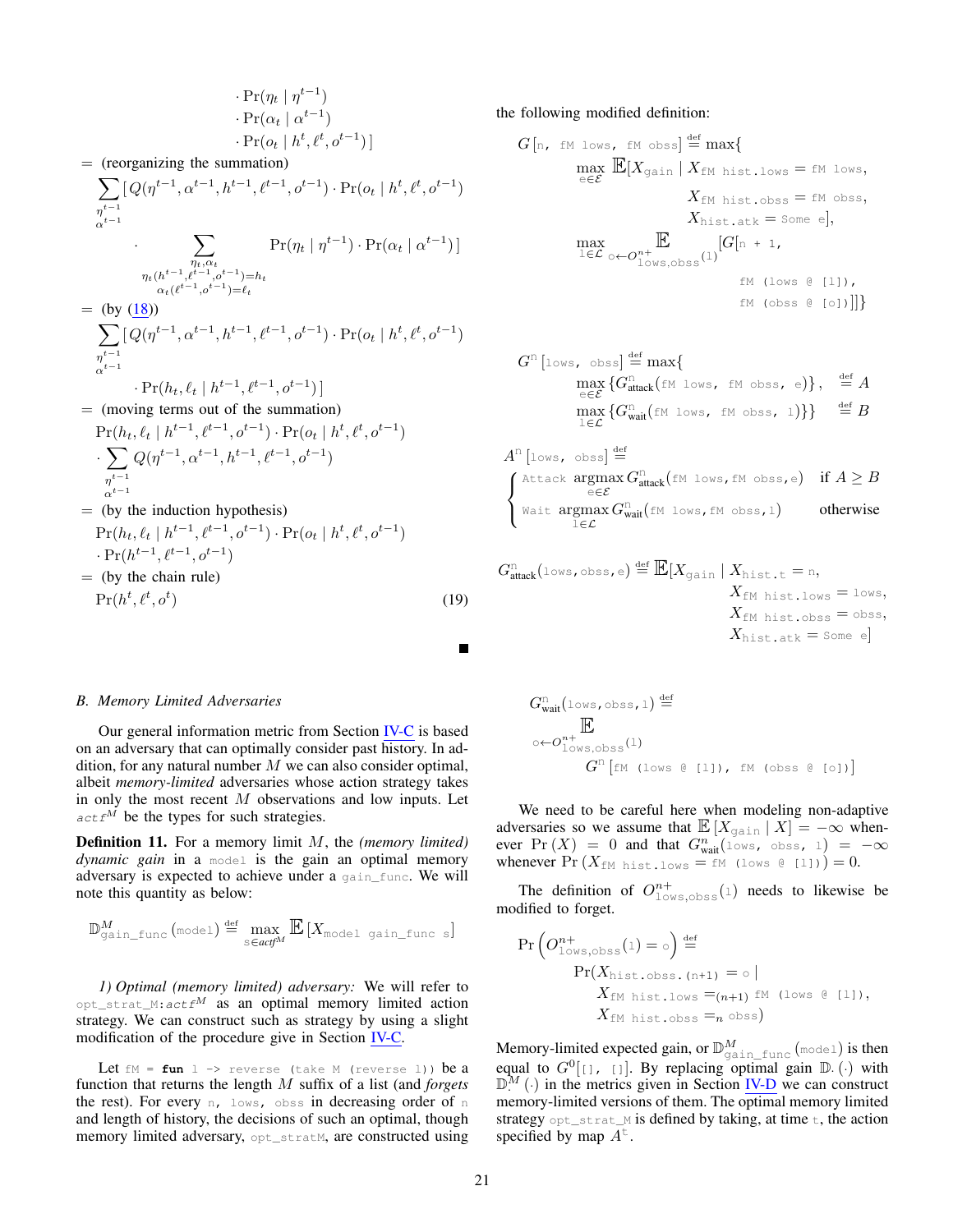

<span id="page-21-1"></span>Fig. 12. Expected raid gain over time with changing stash move\_stash 8 and limited memory given stakeouts stakeout with (top) non-wait-adaptive adversaries (waitadapt = **false**) and (bottom) wait-adaptive adversaries (waitadapt = **true**), all not low-adaptive (loworder = Some rotate).

*2) How does an adversary memory limit impact dynamic gain?:* To see the effect of memory limitation, we construct a variant of stash/raid experiment from Section [VI.](#page-9-0) In this version the stash will change location every 8 time steps. For whatever reason, the police have trouble keeping up with paperwork and forget the results of any stakeout older than  $m$ time units in the past. If they do not perform raids adaptively this severely limits their chances of success.

In Figure  $12$ (top) we see the periodic gain of limited adversaries without ability to wait. An adversary with memory limit  $m$  does increasingly better until they observe  $m$  stakeouts at which point their expected gain becomes constant until the secret changes every 8 time steps at which point their gain resets. This results in the higher-memory adversaries diverging from lower-memory adversaries with change leveling the playing field periodically.

On the other hand, even an adversary with a very limited memory (remembering only the most recent observation) is able to do well if they can wait until the right moment. For wait-adaptive adversaries the periodic diverging behavior also occurs to some extent but is overshadowed by the monotonic trend (see Figure [12\(](#page-21-1)bottom)). Even with limited memory, the most significant part of an adversary's behavior is to wait until they see a single successful stakeout.

## <span id="page-21-0"></span>*C. Expressing Existing Metrics*

In this section we present the details of how our model expresses existing information flow metrics as summarized in Section [IV-D.](#page-7-0) In these metrics the adversary has no choices to make, only attacks at a fixed point after a fixed number of observations, with observations that only depend on a static high value.

Lemma [1.](#page-7-1) *If* model *and* gain\_func *are static then dynamic*

*gain simplifies to the following.*

 $\overline{d}$ 

$$
\mathbb{D}_{gain\_func}(\text{model}) = \mathbb{E} \max_{\text{obss} \leftarrow X_{hist.obss}} \mathbb{E}(X_{gain} | X_{hist.obss} = \text{obss}, X_{hist.ats} = \text{Some} \mid \mathbb{E})
$$

*Proof:* Under the static restrictions, we can rewrite Equations [4](#page-6-1) and [5.](#page-6-3) We will omit the lows parts of the definitions and of the map G below as there are no low adversary choices.

$$
G\left[\text{obss}\right] \stackrel{\text{def}}{=} \text{when } n = \text{length} \text{ obs } = T:
$$
\n
$$
\max_{e \in \mathcal{E}} \mathbb{E}[X_{\text{gain}} \mid X_{\text{hist.} \text{ obs}} = \text{obss},
$$
\n
$$
X_{\text{hist.} \text{atk}} = \text{Some } e]
$$
\n
$$
\text{when } n < \text{tmax}:
$$
\n
$$
\mathbb{E}\left[\left| G\left[\text{obss} \in [0] \right] \right] \right]
$$

Here we are not considering the adversary attacking before  $T$ hence the equation can be split into two parts; one in which they are only considering attacking, and one in which they are going to observe. Since they have no choices of low inputs, the  $\tau$  in the latter part disappeared from the equation as well. Likewise, the definition of the r.v. representing the next observation does not depend on low and is simplified:

$$
\Pr\left(O_{\text{obss}}^{n+} = o\right) \stackrel{\text{def}}{=} \Pr(X_{\text{hist.obss. (n)}} = o \mid X_{\text{hist.obss}} = n \text{ obs})
$$

We can now unroll the definition of  $G$  in Equation [4,](#page-6-1) giving us the following:

$$
G[\mathbf{r}]] = \mathop{\mathbb{E}}_{\substack{\circ_1 \leftarrow O_{[1]}^{\circ} \circ_2 \leftarrow O_{[0_1]}^{1+} \circ_1 \leftarrow O_{[0_1; \circ_2; \dots; \circ_{T-1}]}^{(T-1)+} \circ_T \leftarrow O_{[0_1; \circ_2; \dots; \circ_{T-1}]}^{(T-1)+} \circ_T \leftarrow \mathop{\mathbb{E}}_{\substack{\in \mathcal{E} \\ \in \mathcal{E}}} (X_{\text{gain}} | X_{\text{hist.obs}} = [\circ_1; \dots; \circ_T],
$$
\n
$$
X_{\text{hist.atk}} = \text{Some e}
$$

Replacing the sequence of  $T$  observations in the above with one list obss gives us the claim of the lemma.

Lemma [1](#page-7-1) will make it clear in the following sections how we model existing information flow metrics. All of these metrics are expressed using the same pattern seen in the equation, only varying in their gain functions. We will use secret to express last hist.highs, the sole unchanging secret value for brevity.

*Vulnerability [\[4\]](#page-15-9):* The notion of *vulnerability* corresponds to an equality gain function.

**let** gain\_vul: gainf = **fun** (hist: history) (exp: E) -> **if** secret == exp **then** 1.0 **else** 0.0

Theorem [6.](#page-7-2) *In a static* model*, the vulnerability of the secret conditioned on the observations is equivalent to dynamic gain using the* gain\_vul *gain function.*

$$
\mathbb{D}_{gain\_vul}(\text{model}) = \mathbb{V}(X_{secret} | X_{hist.obs})
$$